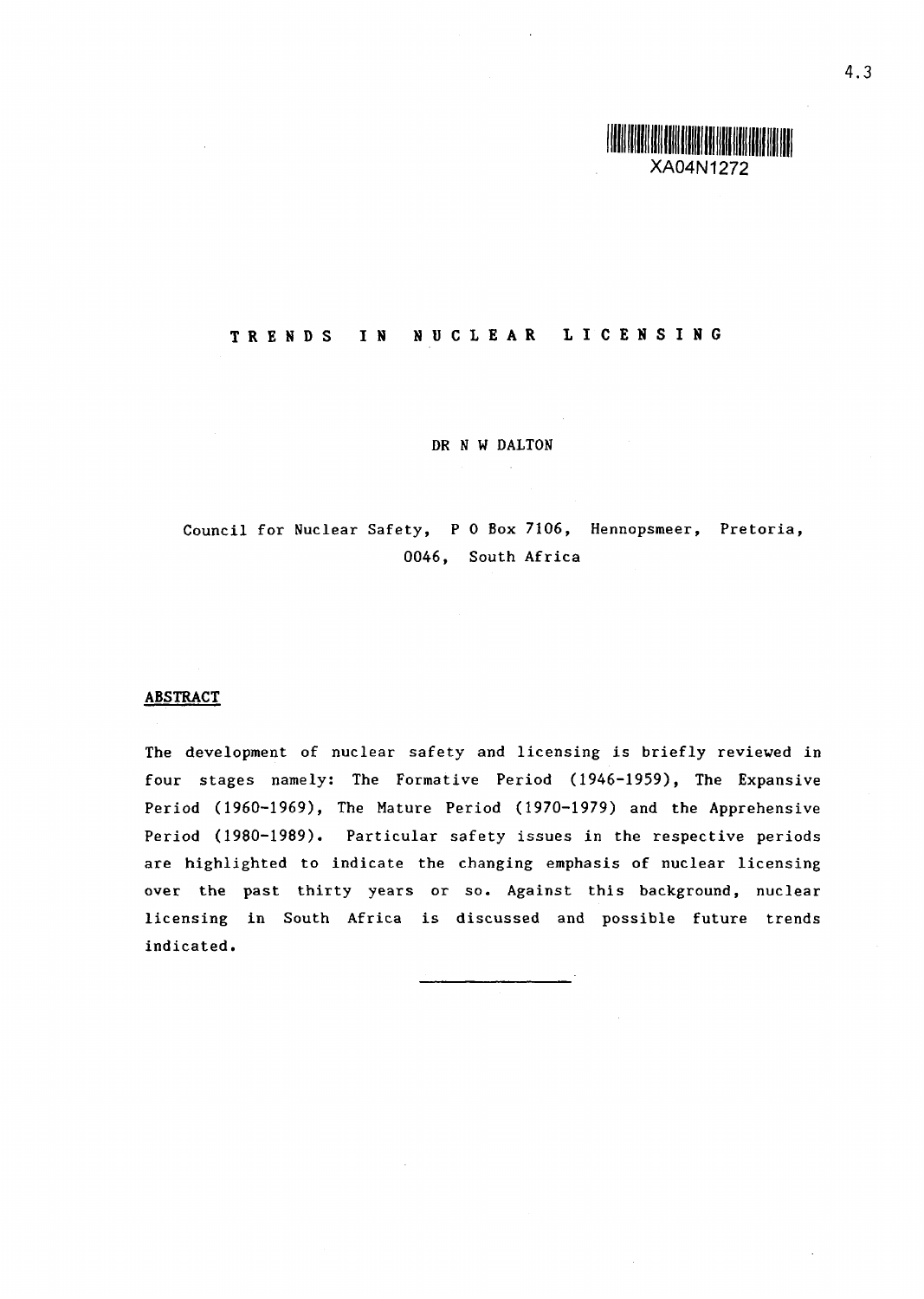#### INTRODUCTION

Although the civilian nuclear power industry is still relatively young, having its origins some ten to fifteen years after World War II in the USSR (1954), UK (1956), USA (1957), France (1959) and Canada (1962) (NB. Dates denote approximate year for first criticality associated with electrical power generation outside the military environment), its growth potential during the coming decade will be severely limited unless ways are found to gain greater public acceptance. The credibility of nuclear power as a safe, cost-effective, environmentally clean method for meeting the world's energy demands has been severely impacted both by a number of major nuclear accidents (e.g. USA Browns Ferry (1975), USA TMI-2 (1979) and USSR Chernobyl (1986) ) as well as costly delays in the construction, licensing and commissioning of nuclear power plants. Public perception of nuclear power has been influenced by many factors such as its association with the tragic events during World War II (Hiroshima, Nagasaki (1945)), the health hazards associated with nuclear fuels (short-term and long-term effects of radiation on the human body), the complexity of the technology, and the roles of participants in the nuclear industry (vendors, architect-engineers, licensees, regulators and governments).

Whereas thirty years ago the industry was driven by an optimistic vision of unlimited amounts of low cost energy sources and concerned primarily with problems of design, siting and construction of large  $(-1000 \text{ MW})$ reactors, today, problems of escalating costs, safe operation, accident management, waste disposal, decommissioning and public acceptance weigh heavily upon the industry. Throughout this period nuclear safety has occupied a central role, more so today than at previous times, and will continue to play a vital role in any future nuclear development.

The focus of attention of the licensing bodies responsible for overseeing that high standards of safety are maintained by the industry participants has varied over time, and from country to country, depending upon the particular circumstances of that country at that time. Factors such as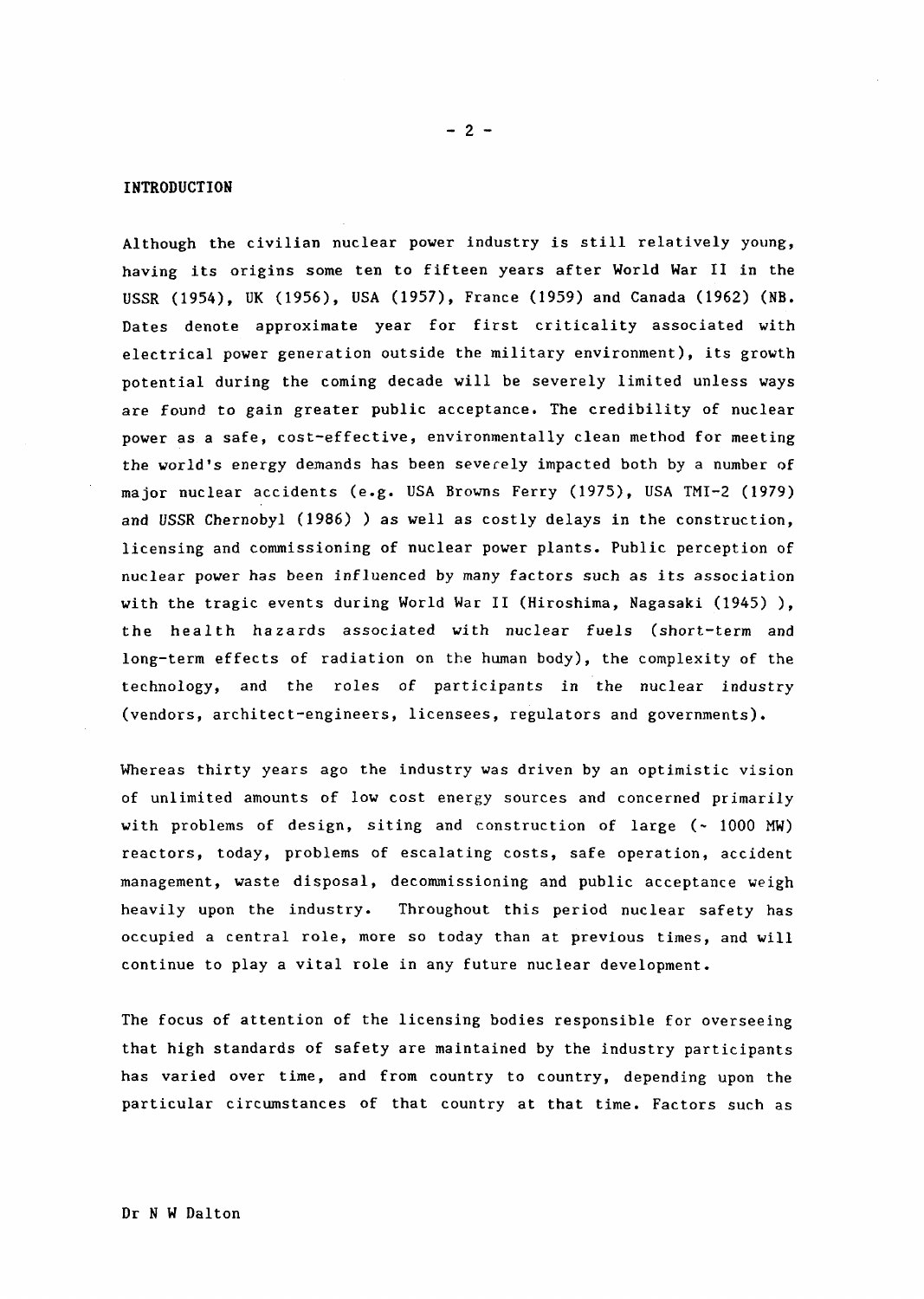the nuclear infra-structure (presence or absence of nuclear research capability, nuclear skills base), state of economic development, and governmental strategies towards the individual components of the total nuclear fuel cycle, have a strong influence on the licensing capability of a particular country.

To review the evolutionary development of licensing world-wide is not possible in a short paper. However by selecting particular aspects of licensing as they have evolved in particular countries it is possible to identify certain shifts of emphasis in the licensing process which have taken place during the past thirty years or so. Against this background it is instructive to view the licensing development in South Africa and possible directions for development during the next decade.

For the purposes of this paper it is convenient. to consider the background licensing activities and nuclear power development in four phases, namely:

The Formative Period 1946-1959), The Expansive Period 1960-1969), The Mature Period 1970-1979) and The Apprehensive Period(1980-1989). This will provide a suitable framework for reviewing licensing development in South Africa.

### THE FORMATIVE PERIOD (1946-1959)

Following World-War II the five major countries involved in nuclear development (i.e. USSR, USA, UK, France and Canada), turned their attention to the peaceful uses of nuclear energy. Organisations were set up in the different countries to control nuclear development, (e.g. U S Atomic Energy Commission (1946), V.K. Atomic Energy Research Establishment (1945) / U.K. Atomic Energy Act (1946), French Atomic Energy Organisation (CEA) 1945), Canadian Atomic Energy Control board (1946) ), as plans were made to design nuclear reactors instead of nuclear bombs. Although nuclear safety considerations were implicit in all design work no formal licensing bodies existed at that time although various safety committees were brought into being as nuclear research and design work progressed (e.g. U.S. Reactor Safeguards Committee (1947)).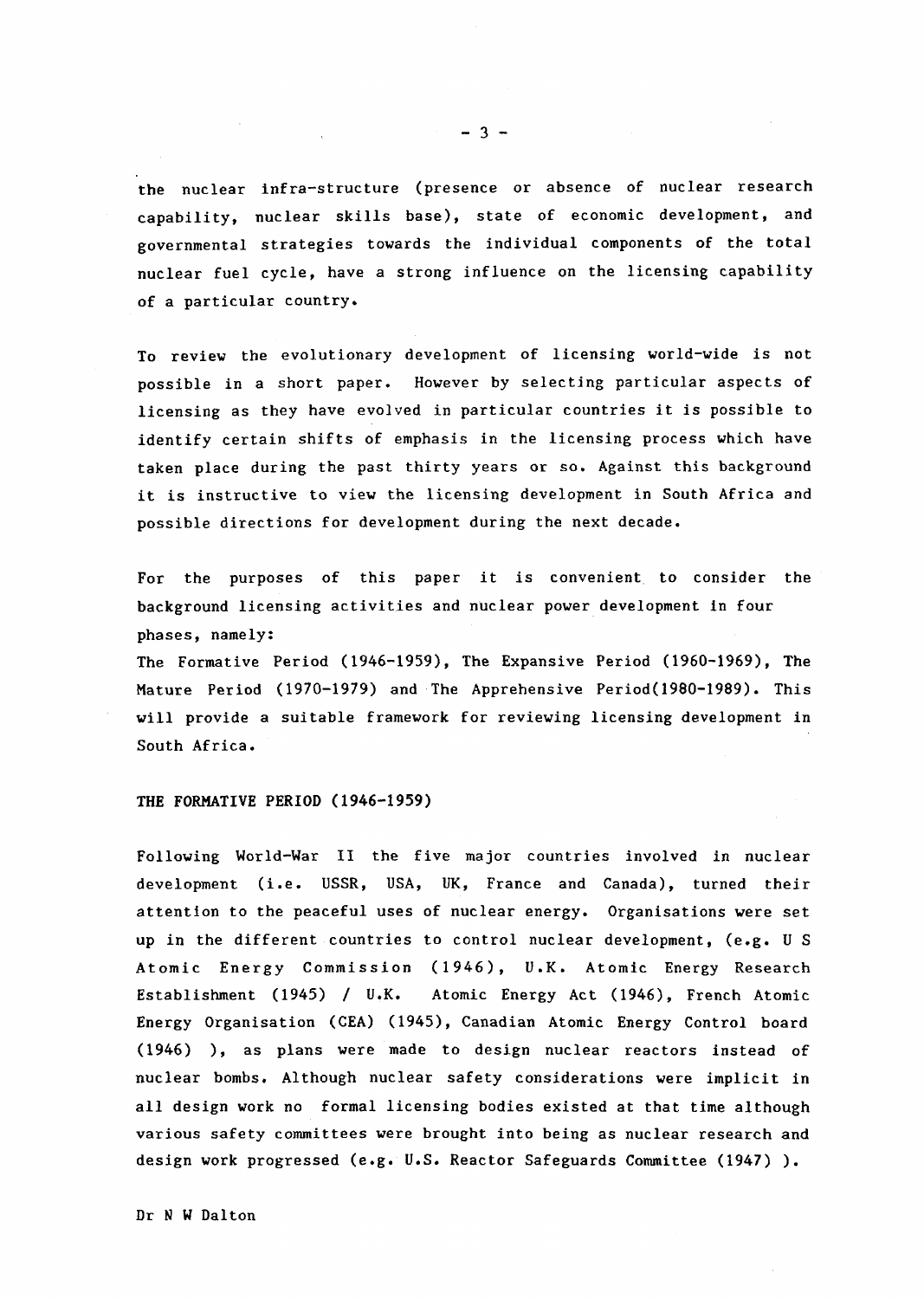By 1950 'rule-of-thumb' siting criteria had been issued in the USA  $(WASH-3 (1950)^1)$ , significant progress made by the NCRP and ICRP organisations towards defining permissible doses for radiation workers e.g. Second Tripartite (U.S., U.K., Canada) Conference on Permissible Doses 1950), and questions concerning physical security of nuclear installations addressed. The concept of containment as a measure of reducing the impact of incidental radioactive releases on the public had been significantly developed although specific criteria were not then available. Reactor designs tended to concentrate on electrical power outputs of the order 100-200 MW, rather than the 1000 KW or larger stations of today, so that cooling requirements were much less onerous. Commercial considerations of profitability were not so important during the Formative Period since most costs were being underwritten by Goverrunents.

Serious concerns regarding the inherent safety of nuclear plants began to emerge during the late fifties when the adequacy of the design bases of reactors was beginning to be questioned more openly by critics both within and outside the nuclear industry. Predictions of the consequences of a severe nuclear accident as postulated in WASH-740 (1957),<sup>2</sup> notwithstanding the low probability of such an event, the Windscale Accident in the U K  $(1957)^3$  and the demand of utilities for larger power reactors  $(500-600 \text{ MW})$  all contributed to a greater safety awareness towards nuclear power. This led to the establisment of a number of statutory bodies, such as the Advisory Committee on Reactor Safeguards (ACRS) (1957) in the USA and the formation of the U K Nuclear Installations Inspectorate 1960), specifically charged with overseeing the safety aspects of nuclear development particularly in the civilian field. It was also recognised that nuclear power and nuclear safety needed to be developed in a co-ordinated manner on a world-wide basis. This in part contributed to the formation of multi-country organisations such as the European Atomic Energy Community (EURATOM) (1957), and the International Atomic Energy Agency (IAEA) (1956).

By the end of the fifties there was limited experience with the operation of commercial nuclear power plants (USSR (6), USA (2), U K (8), France  $(1):-$  () denotes the number of operating reactors), all of low power by

 $\mathcal{L}_{\text{max}} \rightarrow 0$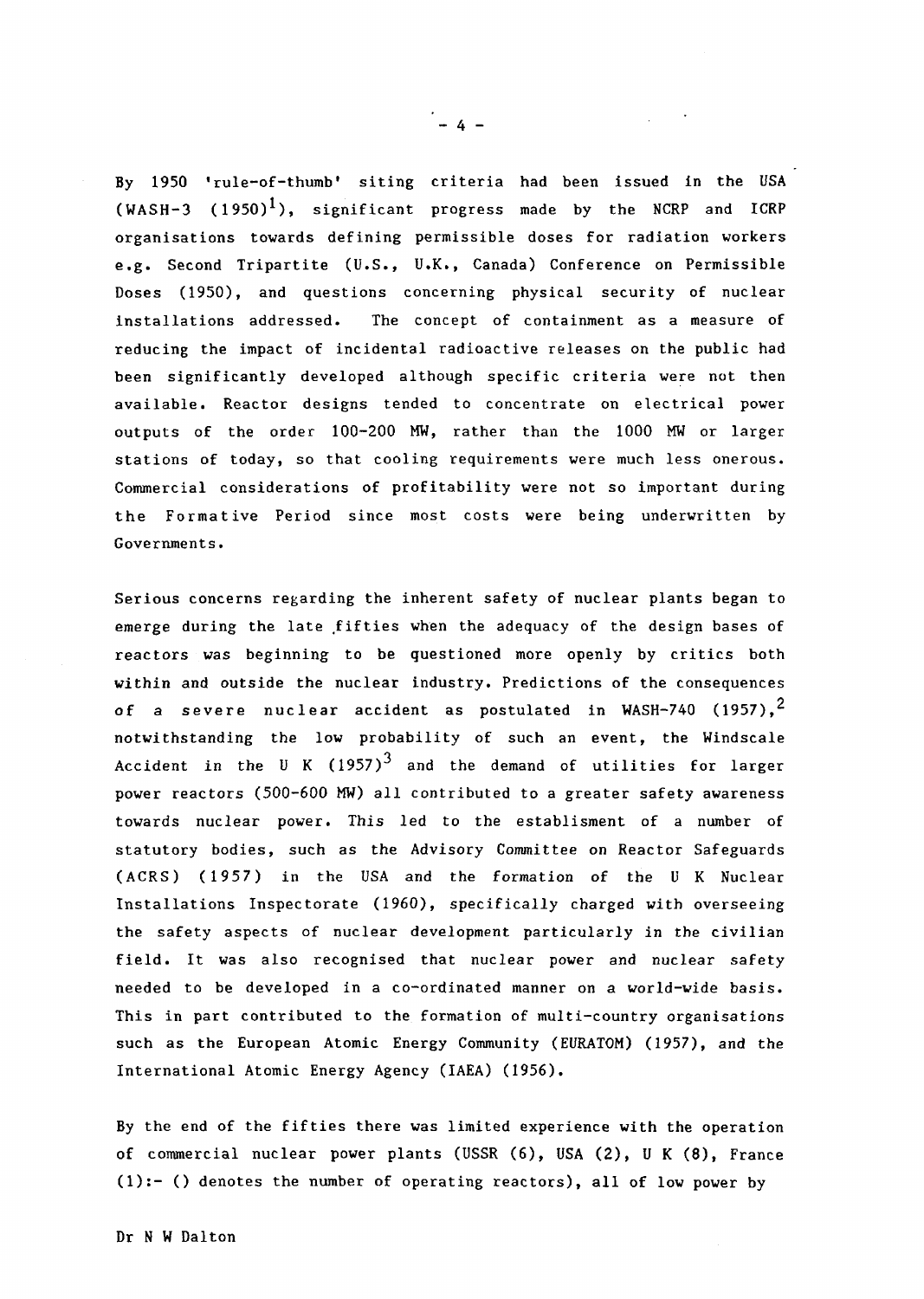to-day's standards **(4** 280 MW), minimal public reports of significant nuclear accidents, significantly larger reactors (500-600 MWs) in design or under construction, but a growing concern with regard to design safety issues (e.g. siting criteria, maximum credible accident, single failure criterion).

### **THE EXPANSIVE** PERIOD **1960-1969)**

By the beginning of the sixties a basic safety philosophy had emerged which is conveniently expressed in the following four goals:

- (1) There must be no release of radioactive material in dangerous quantities from a nuclear facility to the general public. There must be no Public Safety Accidents.
- (2) The likelihood of a serious accident which would result in severe damage to the nuclear facility should be kept as small as possible. The Economic Accident should be prevented.
- (3) Every reasonable effort should be made to eliminate accidents involving plant employees. The frequency of Industrial Personnel Accident should be reduced to the lowest possible level.
- (4) System malfunctions and deviations from normal behaviour should be reduced to a minimum, especially since a system with minor faults is more likely to develop major crises. The number of Operational Problems should be kept to a minimum.

These qualitative goals are taken word for word from Thompson and Beckerley (1964),<sup>4</sup> some thirty years ago, and still remain valid today albeit with certain quantitative refinements in definition. Chernobyl (1986) and TMI-2 1979) are examples of failure of the industry to achieve goals 1 and 2 respectively. There are also a significant number of recorded examples during the past thirty years (e.g. operator accidents, LER's, Occurrences, Incidents) demonstrating the failure of the industry to meet goals 3 and 4.

 $-5 -$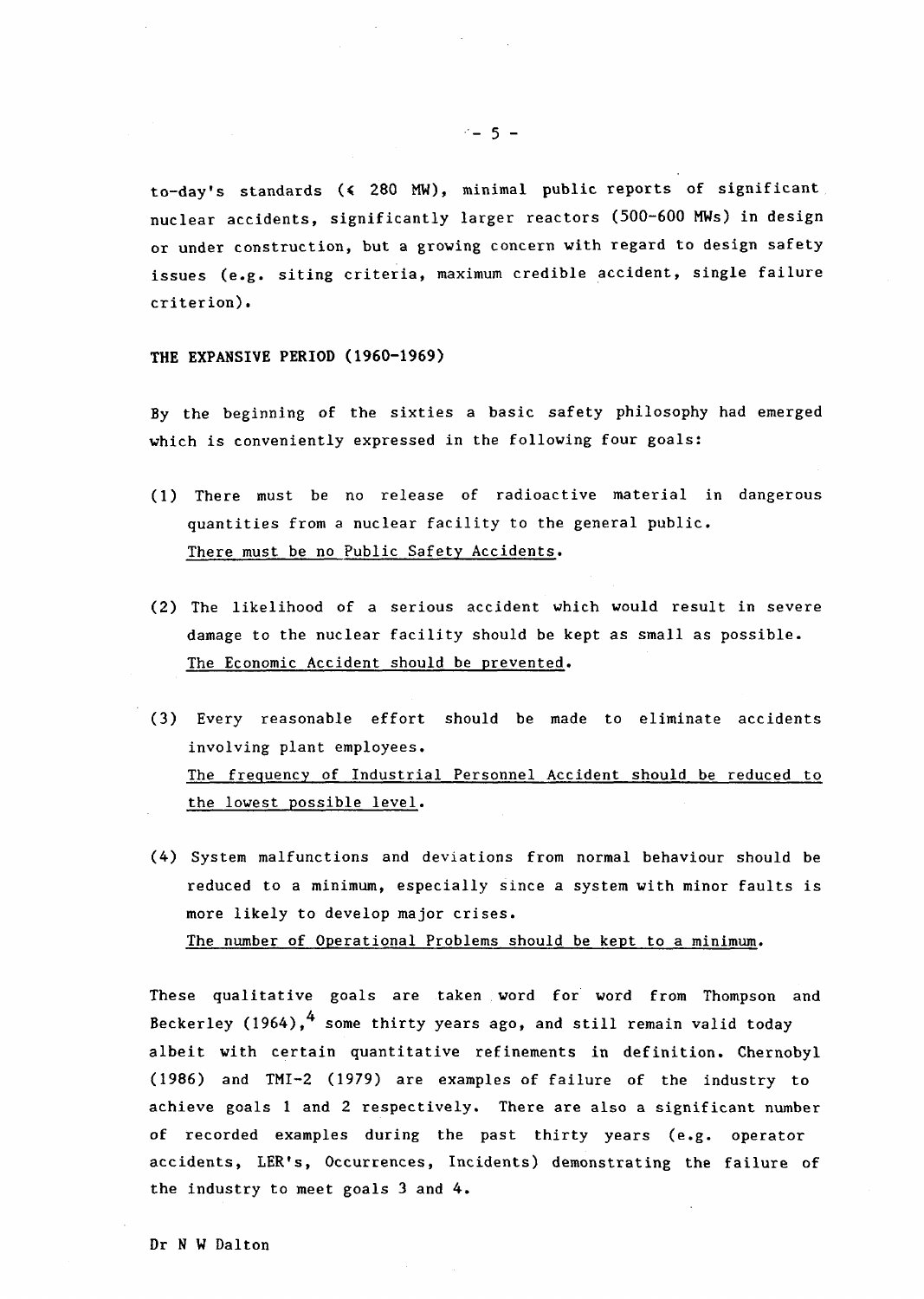In order to meet the above goals, designs had to have appropriate quantitative criteria to work with. Defining Design Basis Events (Accidents) and associated loadings for containments was complicated by a lack of clear demarcation between Design Basis Events and Beyond Design Basis Events. The Single Failure Criterion was straightforward to apply but concern was raised about the possibility of multiple simultaneous failures either independent (low frequency) or dependent (high frequency).

An analysis of all nuclear related accidents up until 1963 had shown that three basic causes were primarily involved in a nuclear accident, namely:

1. An undetected design flaw 2. An instrument or equipment malfunction or omission 3 A human error of omission or commission.

One or two of the above causes could be present at the same time without causing an accident but combined simultaneously (i.e. low likelihood) with the third cause could lead to a major accident.

The licensing approach during this period was therefore much concerned with defining and interpreting appropriate safety design criteria (e.g. maximum credible accident, reactor site criteria 10 CFR Part 100 (1962) ) as well as resolving major safety issues related to reactor pressure vessel integrity 1966), the adequacy of the Emergency Control Cooling System (ECCS) 1966), recognition of the China Syndrome problem and correlation of core-melt with containment failure 1966). This led to the establishment of safety research programs such as the Heavy Section Steel Test programme for vessel integrity and the LOFT program for ECCS - LOCA analysis 1966), and the evolution of licensing requirements for improved integrity of pressure vessels, pre-operational and in-service inspection of reactor pressure vessels (1966), stringent Quality Assurance (1968), and the separation of control and instrumentation systems (1967). The licensing approach was basically deterministic and placed heavy emphasis on adherence to industry approved codes (with nuclear refinements where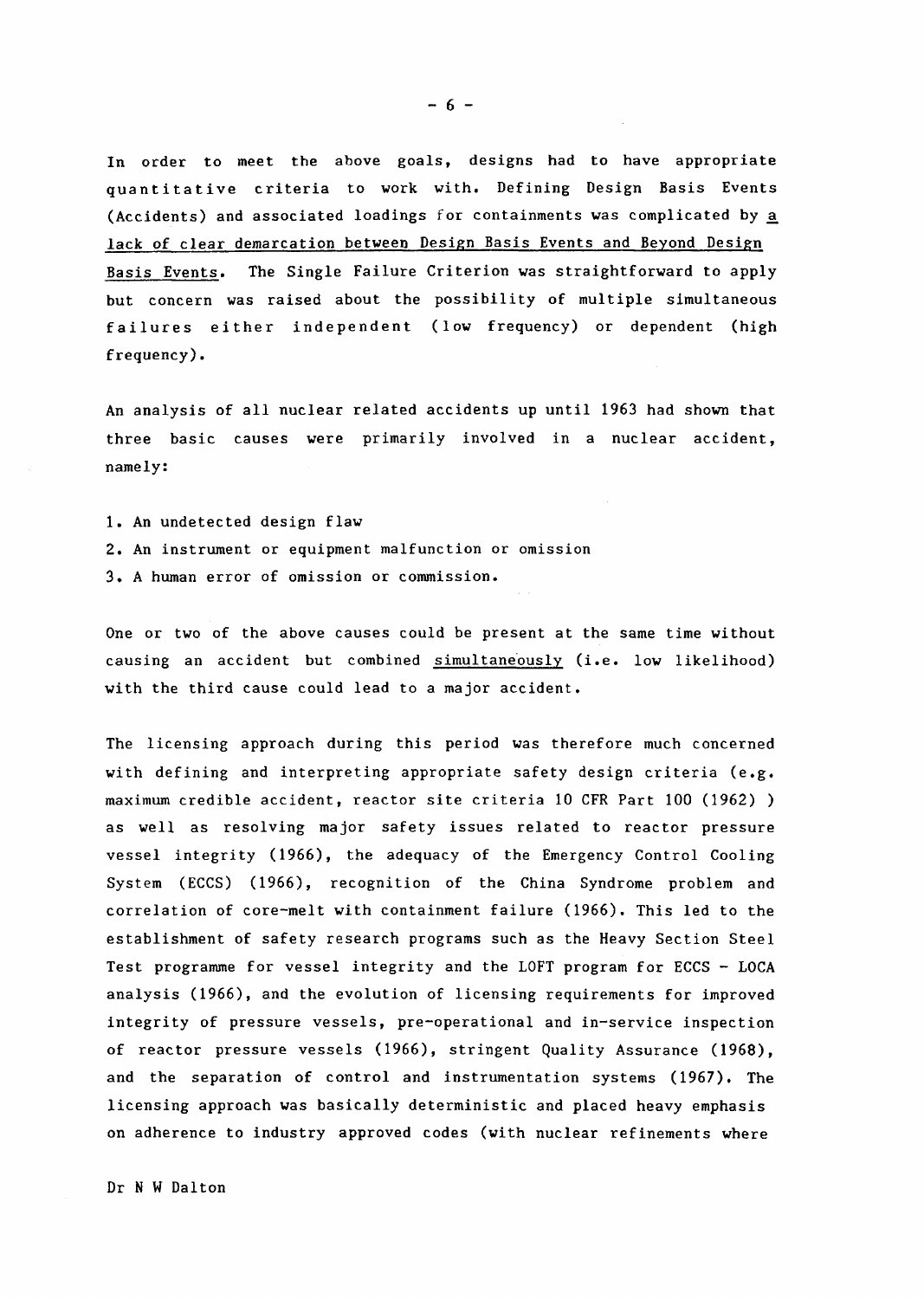necessary) such as ASME and IEEE. This was also a period where more emphasis was being placed on Accident Mitigation rather than Accident Prevention.

Whilst the USA proceeded with its WR programme, the main European countries such as the UK, France and Germany were also forging ahead with their own nuclear programmes using different nuclear technologies. In. addition, ten other countries introduced commercial nuclear power throughout the sixties namely FRG (1960), CANADA (1962), BELGIUM (1962), ITALY (1962), JAPAN (1965), GDR (1966), SPAIN (1968), NETHERLANDS (1968), INDIA (1969) and SWITZERLAND (1969). Whilst the UK proceeded with its own gas-cooled technology (AGR 1965) ), as did France under de Gaulle, Germany entered into negotiations with General Electric (BWR) and Westinghouse (PWR) to import USA LWR technology into Germany under licence agreements.

The licensing of such reactors was carried out by various bodies such as the Nuclear Installation Inspectorate (UK), the centralised SCSIN in France advised by a technical department (IPSN) of the CEA, and by a two-tier licensing process in Germany involving both Federal (Commission for Reactor Safety RSK, Commission on Radiation Protection (SSK) ) and State (Land) organisations. Due to the international character of nuclear safety the types of safety issues then of concern in the USA applied also to the European countries but the acceptance criteria were not necessarily the same owing to differences in nuclear technology, the degree of acceptability of safety research results by the licensing bodies involved, as well as public and political pressures.

Although the deterministic approach to licensing was satisfactory in many respects, it still did not address the fundamental problem of Beyond Design Basis Accidents, albeit of very low frequency of occurrence. Rather, an approach which, in principle, addressed all types of accidents, and measures to mitigate against them, was called for particularly in the light of the first goal stated above. Since 1966 the ACRS had been urging the US Atomic Energy Commission and the American utilities to adopt a broader approach without much success. Similar

Dr N W Dalton

I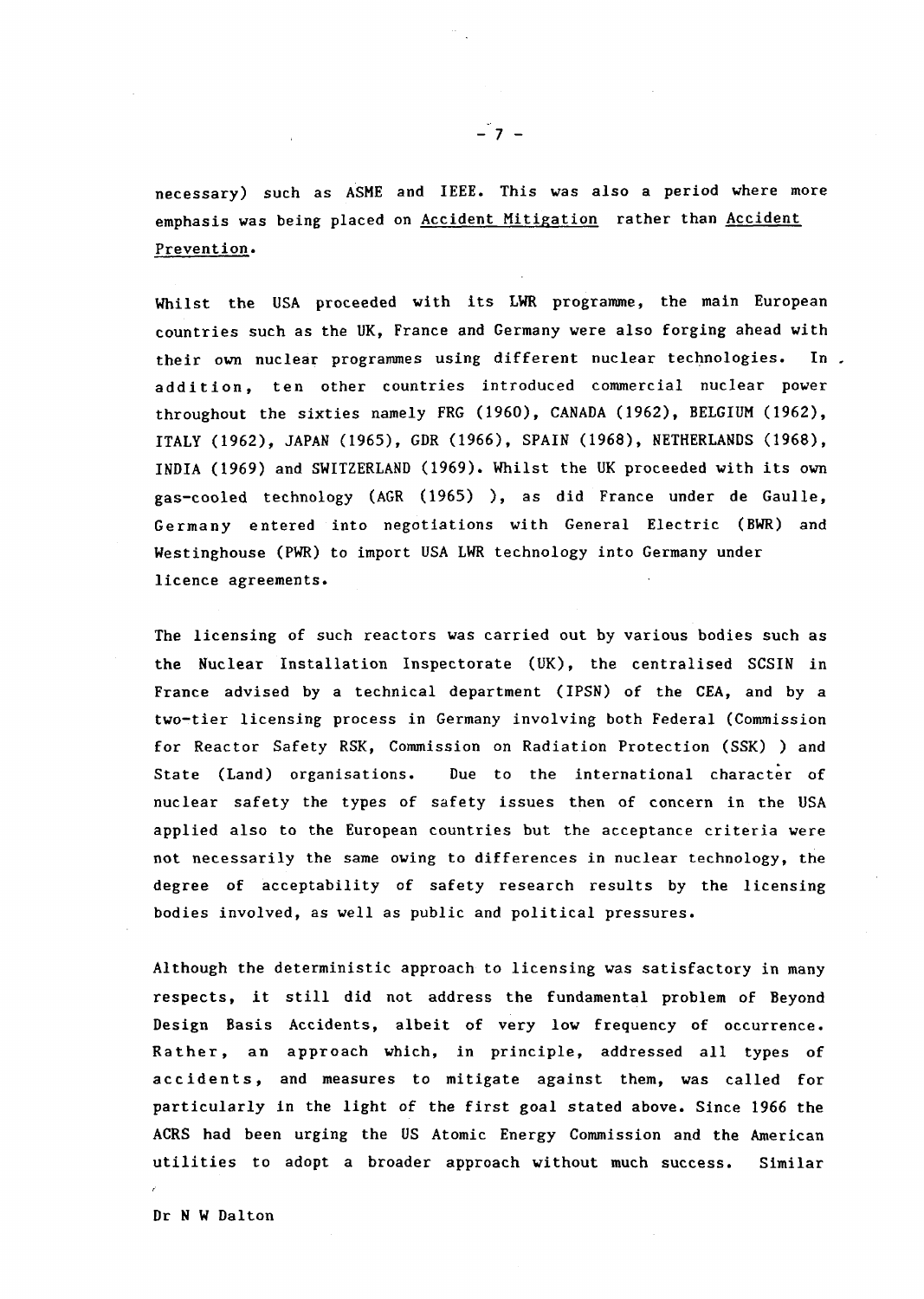pressures had been building up in other countries, particularly in Canada and the UK, but it was not until 1967 that a non-deterministic approach to safety was formally proposed by Farmer<sup>5</sup> in the UK. This gave birth to the probabilistic approach to nuclear safety which gained momentum throughout the seventies.

THE MATURE PERIOD **1970-1979)**

By the beginning of the seventies the licensing process in the USA was becoming very cumbersome and time-consuming for several reasons.

- a) The number and variety of reactor and plant designs and vendors with which regulatory staff had to deal increased the delay time for issuing licenses.
- b A policy of openness in nuclear decision-making and a multi-stage decision process involving the public and court hearings added to delays. The requirement for an Environmental Impact Statement 1970) provided an opportunity for environmentalists to prevent or delay the issue of licences.
- c) The number of generic safety issues needing attention was growing all the time. By 1972 a list of 47 such issues had been drawn up including loss of emergency power supplies, hydrogen burn after a LOCA, protection against pipe-whip, anticipated transient without scram, vibration of reactor internals and so on.
- d) A large number of pressing licensing issues still required attention such as interpretation of the Single Failure Criterion, severe natural phenomena design bases, nuclear safety classifications of systems and components, and containment design pressure calculations.
- e) A range of plant operational problems was beginning to emerge and continue throughout the seventies e.g. leaking valves and seals, pipe-cracking in BWRs, steam generator tube corrosion and problems with condensers.

 $-8 -$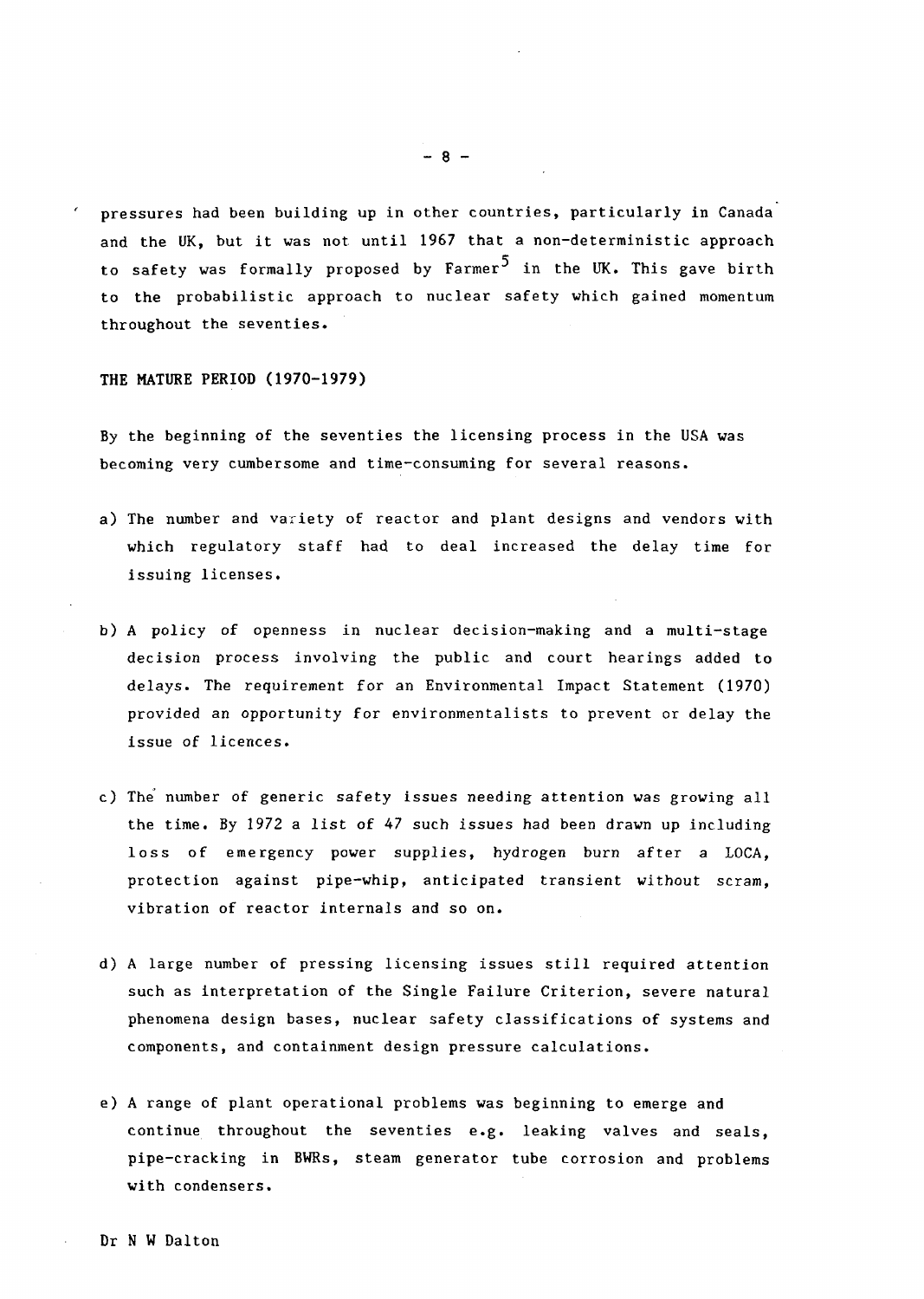f) Poor communication between different regulatory departments on the status of regulatory positions added to the confusion.

A similar situation existed in Germany in that the licensing process involved several stages (site application to the Land, a public announcement of the application by the Land, a public hearing which may or may not allow proceeding to the next stage for application to construct a plant, and so on). In addition public opposition to nuclear power in Europe was probably more intense than in the USA which manifested itself in several violent site demonstrations involving several deaths. France was in a stronger position to expedite the licensing process since it was more centralised and standardised and provided less opportunity for the public to participate in the licensing process. Nevertheless it did not escape a number of violent anti-nuclear demonstrations at some of its nuclear sites.

In order to streamline the licensing process in the USA a number of steps were taken with some degree of success i.e.

- (i) separation of siting issues from plant design issues
- (ii) separation of generic safety issues from individual plant applications
- (iii) the production of a Standard Review Plan to provide uniformity and consistency of licensing reviews by regulatory staff
- (iv) the production of standardised Safety Analysis Reports to address the different vendors designs (GESSAR for General Electric, RESSAR for Westinghouse and CESSAR for Combustion Engineering)
- (v) the incorporation of industry standards (e.g. ASME, IEEE) in the licensing review process where possible
- (vi) the application of the same levels of quality assurance to internal regulatory reviews as was required of applicants.

 $-9 -$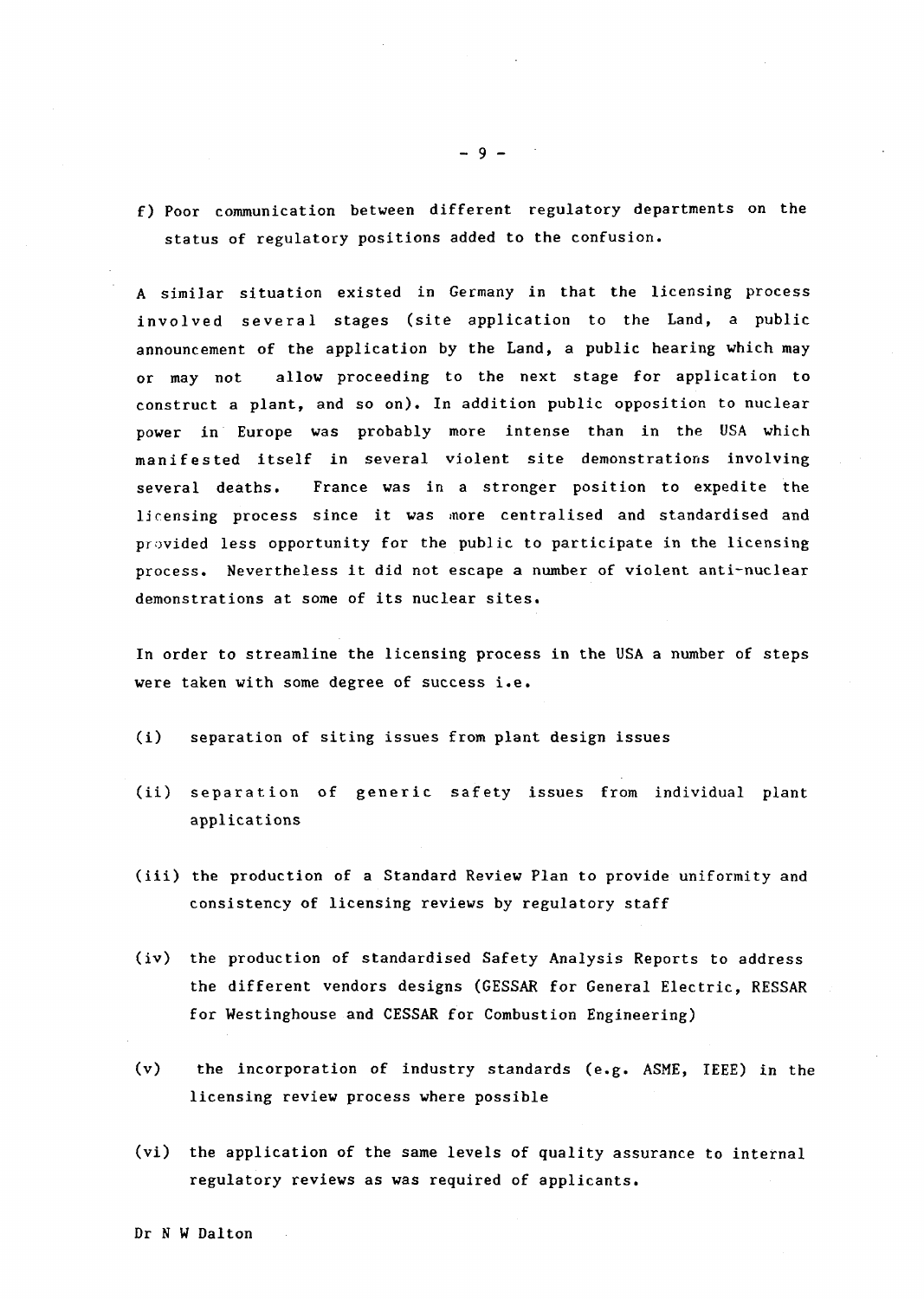To the degree that the above steps were successfully implemented significant improvements in the licensing process were obtained. However any gains achieved by streamlining of the licensing process were more than counter-balanced by the increased volume of work stemming from the avalanche of reactors coming on-line during the seventies. The USA led the field with an incredible additional 59 reactors followed by Japan (20) and the USSR (18). Other problems in the mid-seventies, such as the Browns Ferry Fire 1975) and the financial and contractual difficulties of certain vendors and utilities (e.g. of Westinghouse resulting from fixed-price fuel contracts) led to increased public opposition to nuclear power which also contributed to licensing delays. The TMI-2 accident in 1979 virtually sealed any future nuclear development in the USA for some time to come.

By the end of the seventies an additional eight countries had been added to the commercial nuclear power base namely: SWEDEN 1970), PAKISTAN (1971), ARGENTINA (1974), BULGARIA (1974), FINLAND (1977), KOREA (1977), TAIWAN (1977) and CZECHOSLAVAKIA (1978).

#### Probabilistic Risk Assessment

Possibly the most significant licensing shift to occur during the seventies Was a greater emphasis on the use of risk methods in regulatory decision-making. This arose out of a genuine safety concern that the distinction between 'credible' and 'incredible' accidents was purely arbitrary, and that nuclear plants designed purely on the basis of a f ixed set of Design Basis Accidents may well have severe safety shortcomings due to the fact that other more important accidents **ay** have been overlooked. Since it was also recognised that the completeness of a set of Design Basis Accidents could never be proved i.e. there would always exist a residual risk, however small, of.an unidentified nuclear accident, suitable risk criteria needed also to be developed e.g. along the lines suggested by Farmer (1967). For these reasons a comprehensive risk study of a USA nuclear power plant was instigated under the guidance of Rasmussen in 1972 and published in final form in 1975.<sup>6</sup> Owing to differences in plant design a similar study was initiated in Germany in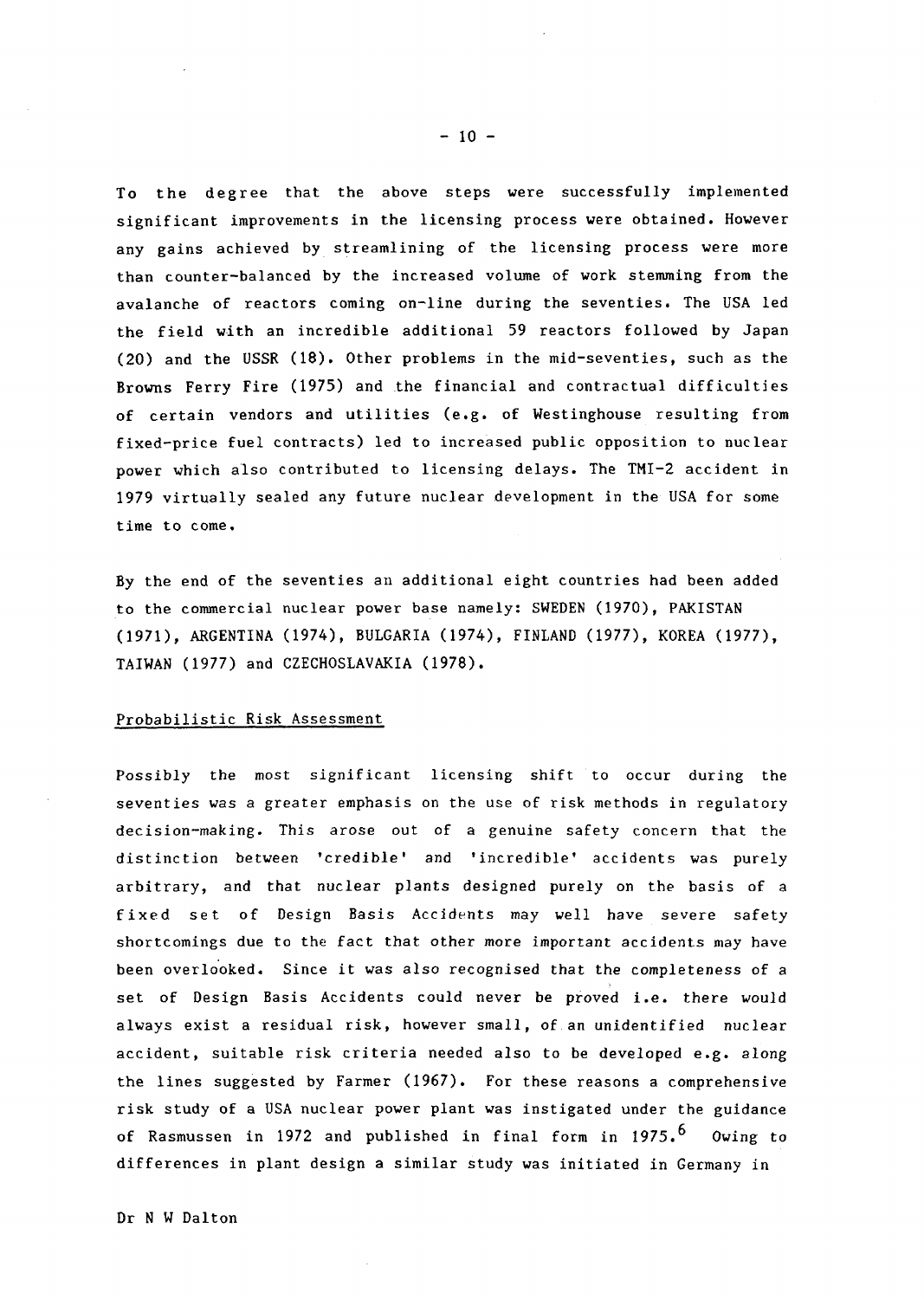1976 under Birkhoffer and published in 1979.7

The results of such studies generated mixed reactions from vendors, licensees and regulators. Critics of the probabilistic approach highlighted the large uncertainties inherent in the method (e.g. scarcity of statistical data, arbitrariness of subjective judgements, inadequacies of mathematical modelling, lack of clearly defined safety risk criteria) whereas proponents stressed the rationality of the methodology, its attempt to quantify subjective judgements, and its ability to uncover system design flaws. The primary cause for much misunderstanding amongst the scientists and engineers appeared to be a lack of appreciation of the dual nature of the probability concept i.e. probability as a measure of degree of belief (subjective) and probability as a measure of statistical success (objective) both of which are essential for carrying out a risk assessment.

For the above reasons probabilistic methods were not adopted generally in the licensing process throughout the seventies, although they were used as an input to primarily deterministic regulatory decision-making. However the accident at TMI-2 in 1979 prompted a complete rethink on the value of probabilistic risk assessments and heralded a major upsurge in the use of such methods during the next decade.

## THE APPREHENSIVE YEARS (1980-1989)

Nuclear power development and licensing were severely impacted by the TMI-2 (1979)<sup>8</sup> and Chernobyl (1986)<sup>9</sup> accidents. Two extremely unlikely accidents which were not expected to occur during the 40 year lifetime of nuclear power plants (even taking into account the whole population of nuclear power plants) had occurred within a space of ten yars. These in the eyes of the layman reflected badly on the safety credibility of the nuclear industry, including vendors, licensees and regulators, and had a major negative effect on the public perception of nuclear power. On the positive side many valuable safety lessons were learned leading to a number of institutional reforms, equipment improvements, enhancements in operational performance, increased attention to accident and post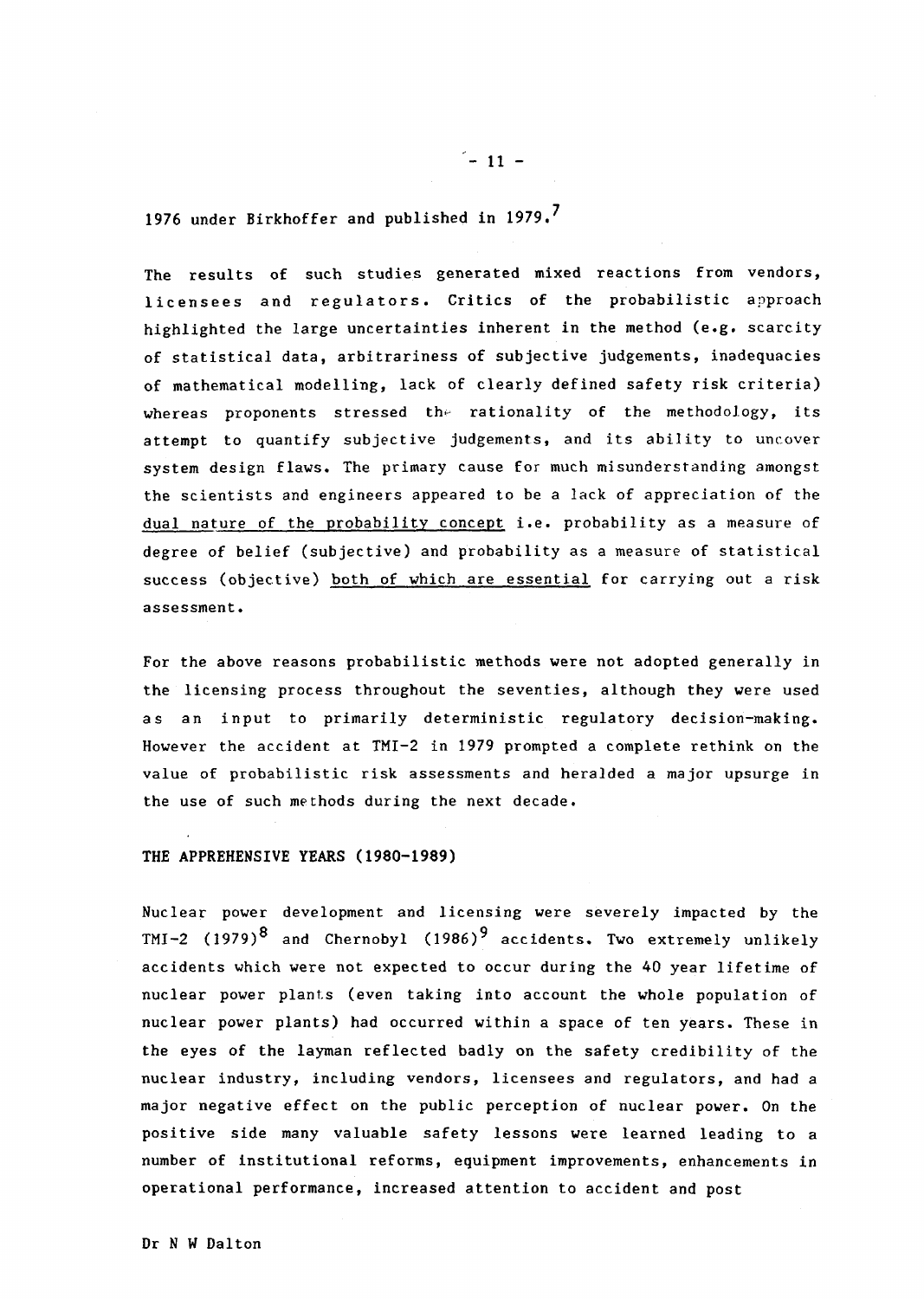accident management issues, a greater acceptance of beyond design basis accidents and the use of probabilistic risk analysis methods, an acceptance of the need for a 'safety culture' amongst all nuclear participants and at all management and worker levels, and greater openness and co-operation between countries on all nuclear safety  $text{matters}^{10,11}$ .

Since this paper is primarily concerned with the licensing process no attempt will be made to review the wide ranging changes which have taken place in the nuclear industry during the eighties. However as indicative of some of the changes in the immediate post-TMI period it is worth mentioning the setting up of the Institute of Nuclear Power Operators (INPO) and the Nuclear Safety Analysis Centre (NSAC) in 1979, the requirement for probabilistic safety analyses for many nuclear plants in the USA, improved training for nuclear operators, the development of symptom-based procedures and a number of back-fitting safety improvements. The Chernobyl 1986) accident led to a greater recognition of the international implications of a nuclear accident, the post-accident implications of land contamination and delayed health effects on the local communities, the establishment of the World Association of Nuclear Operators (WANO) (1989), the IAEA Incident Reporting System (IRS) (1989), as well as a strong move towards greater operational safety (e.g. OSIP and OSART programmes initiated by the IAEA).

From the regulatory perspective the immediate Post-TMI period led to the development of a large number of safety requirements in the areas of operator training and staffing, procedure improvements, risk assessments, and hardware backfits. However it was soon iealised that the imposition of more and more requirements could be counter-productive to increased safety, since it shifted attention from fundamental safety concerns to keeping track of, and adhering to, a voluminous body of safety rules and regulations. This tended to encourage an attitude amongst licensees of provided one adhered to all the safety rules and regulations, safety would automatically be assured". The safety intent of the rules and regulations would thus be missed or overlooked and would encourage the notion that the ultimate responsibility for safety resides with the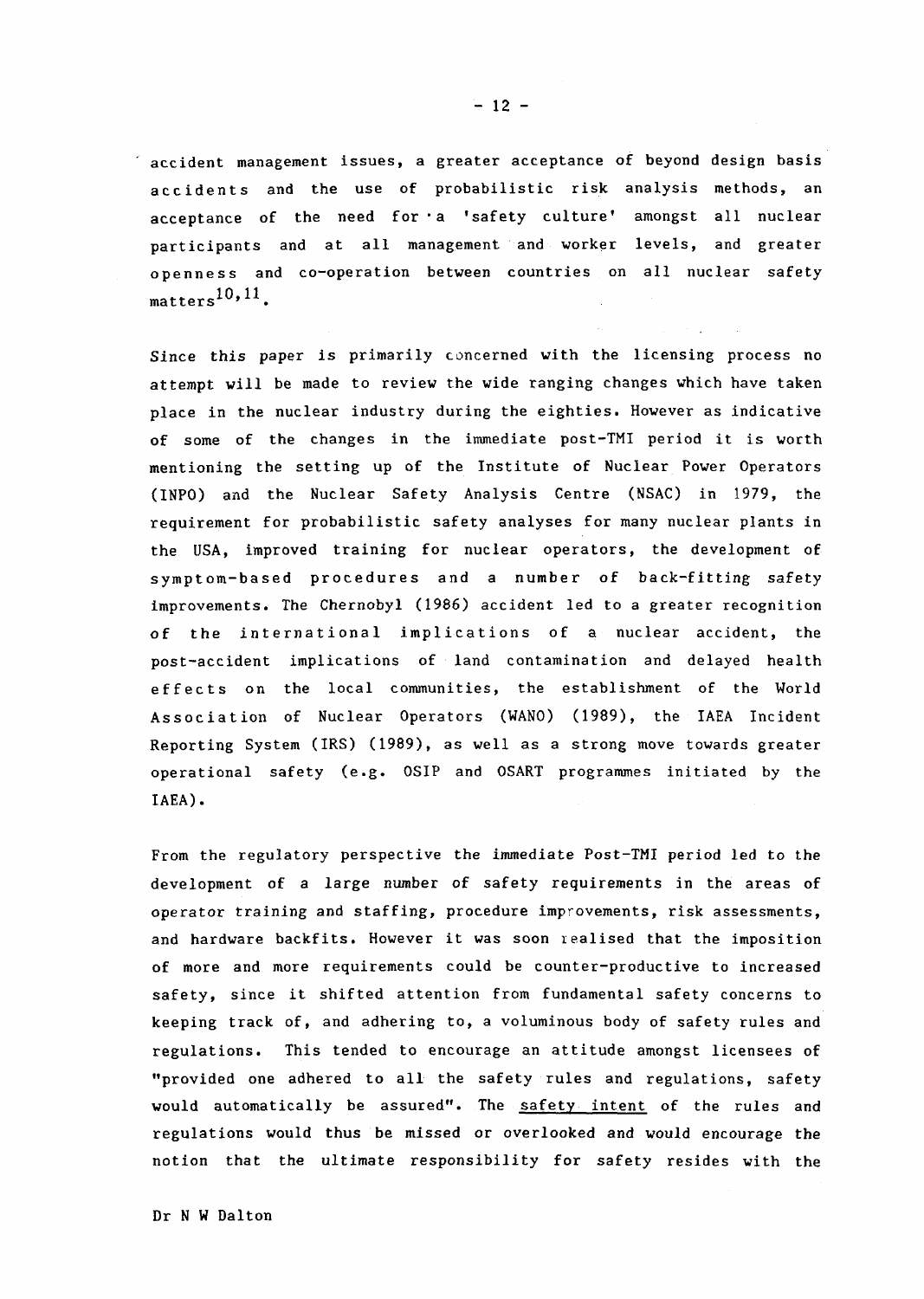regulator rather than the licensee, where it lawfully belongs.

### Probabilistic Risk Assessment

Acceptance of the value of probabilistic methods to supplement deterministic methods in regulatory decision-making became more widespread amongst most regulatory authorities throughout the world. However the degree of use and levels of probabilistic development required of licensees varied widely in the different countries. These variations resulted from

(i) different definitions of acceptable safety criteria or goals; and (ii) different levels of probabilistic risk assessment required of the

licensee (i.e. Levels  $0, 1, 2,$  or  $3$ ).

### Safety goals

Since Farmer's original suggestion of a limit line on a frequencyconsequence (Iodine-131) plot, several alternative sets of safety criteria have been proposed using a combination of Radiation Protection principles (maximum limits, ALARA, ALARP) and probabilistic criteria for nuclear safety. This has resulted in a hierarchy of safety goals ranging from global criteria at the public health level i.e.

| public health criteria: - Societal risk |                              |
|-----------------------------------------|------------------------------|
|                                         | - Individual risk            |
|                                         | - Cost-benefit effectiveness |

down to a variety of sub-tier goals at the plant level i.e.

| plant level criteria: | - large release of radioactive materials      |
|-----------------------|-----------------------------------------------|
|                       | outside of the containment (i.e. source term) |
|                       | - containment performance (reliability)       |
|                       | - core-melt frequencies                       |
|                       | - dominant accident sequences                 |

- safety systems reliability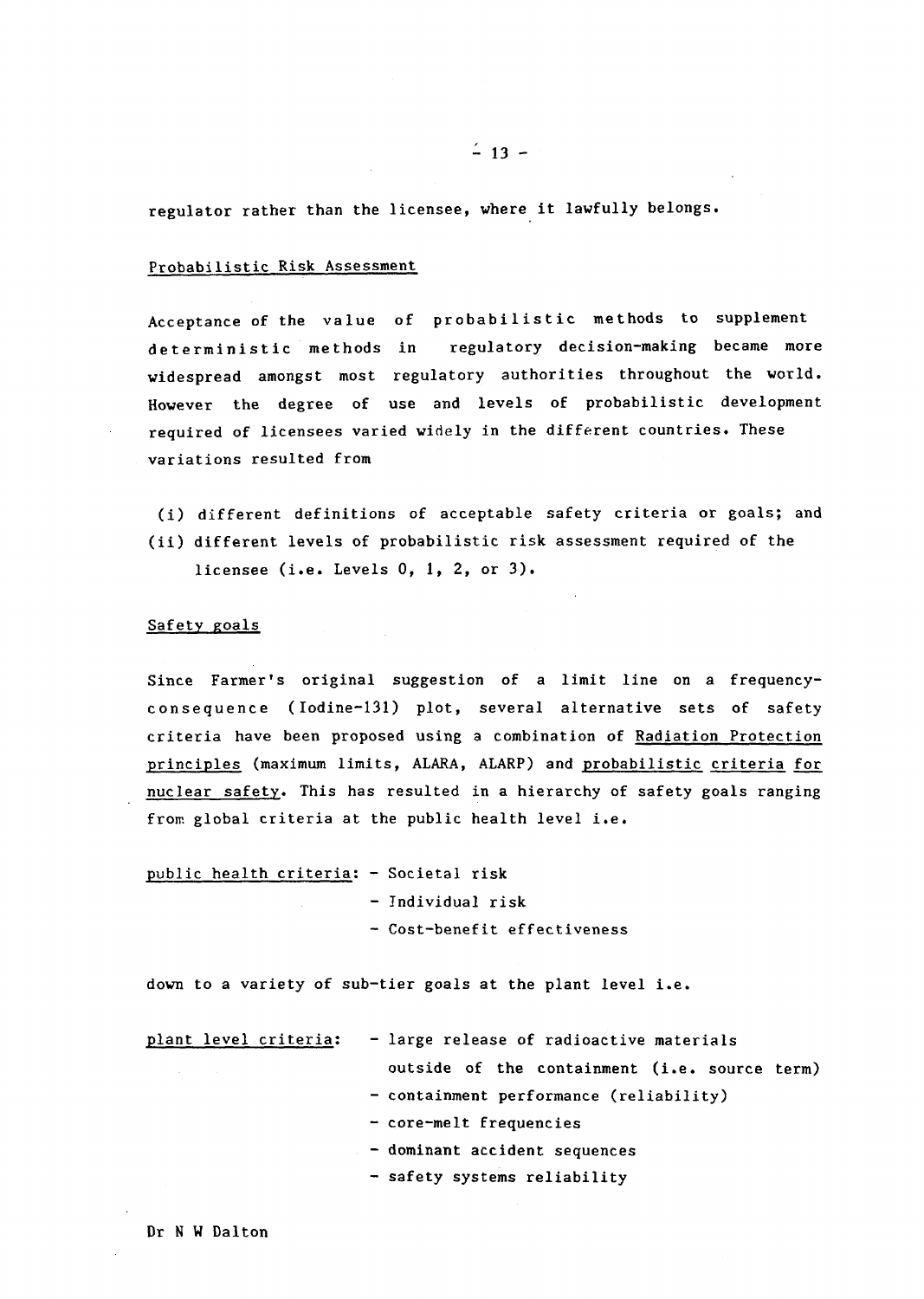- safety functions
- safety component reliability
- initiating event frequencies

In general there is less consensus amongst regulators in the value of developing public health criteria. than in defining appropriate plant level criteria which can be used for setting quantitative safety objectives at the plant level. Nevertheless criteria involving individual risk limits, boundary or limit lines for frequencies of exposure intervals, and complementary cumulative distribution functions have all been proposed for serious consideration.

Plant level criteria have been developed either from setting criteria for the frequency of core-melt damage, which can then be propagated downwards to the safety function, system and component levels, or setting system function criteria which can then be allocated to systems and components.

The current status of safety goals and examples of the quantitative figures proposed can be found in Okrent  $(1987)^{12}$  for the USA, Cannell  $(1987)^{13}$  for the UK, and IAEA (1986, 1987)<sup>14</sup> technical reports and the Proceedings of a recent conference on Regulatory Practices  $(1989)^{15}$  for several other Member countries.

### Levels of PRA

Four levels of PRA are currently considered in regulatory decision-making, namely

- LEVEL  $0$  reliability studies of components and systems
- LEVEL  $1 -$  analysis of plant response to accident progression terminating at core damage
- LEVEL 2 analysis of plant response to accident progression through to loss of containment integrity and the release of radioactive materials to the environment (source term)
- LEVEL 3 analysis of accident progressions including environmental and population health effects outside of the plant (e.g. emergency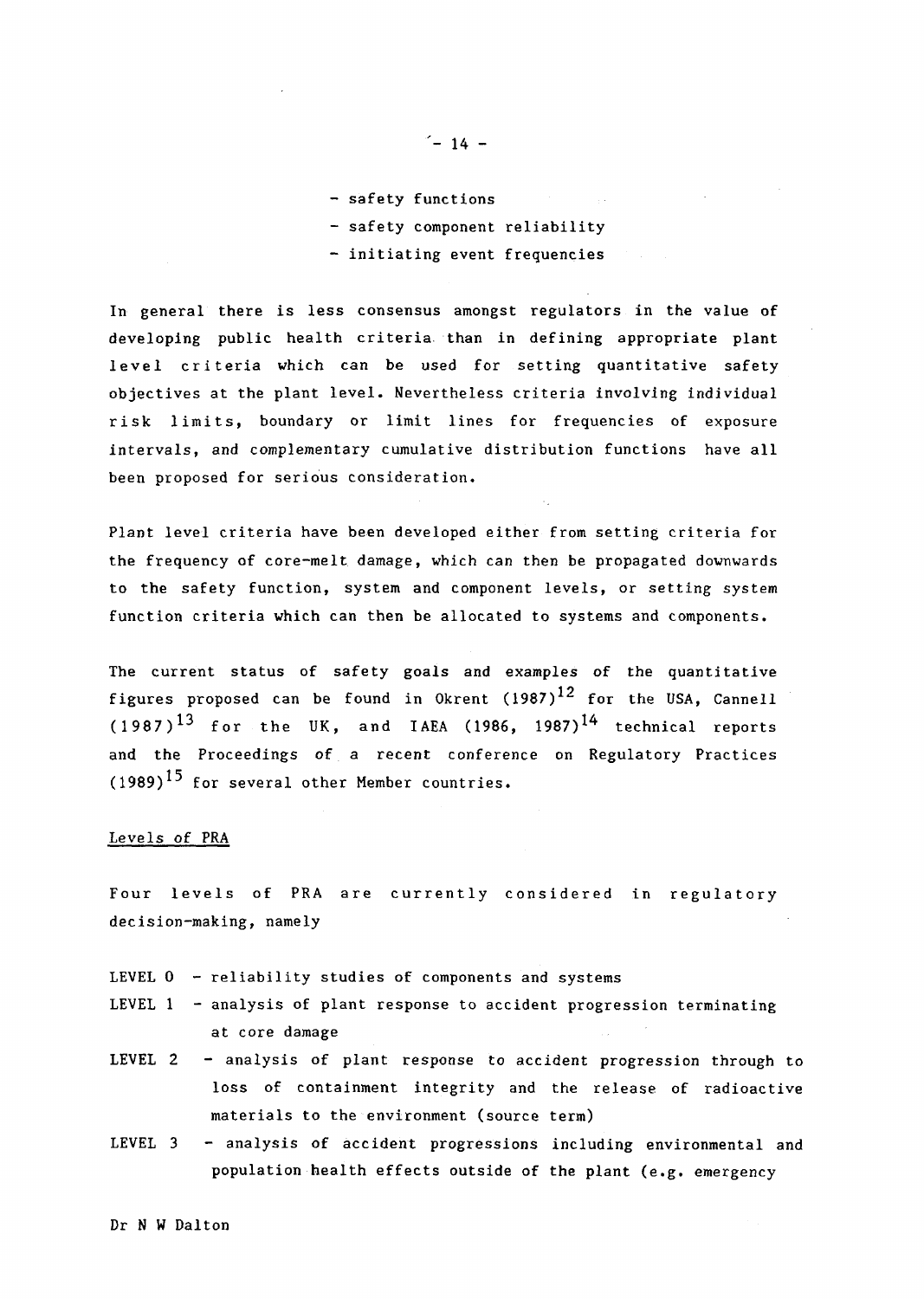### planning, early and late fatalities)

The complexity of the risk studies increases from Level 0 through to level 4 as does the impact of uncertainties. As a rule-of-thumb the uncertainty bands increase approximately by an order of magnitude in passing from a lower to a higher level. This explains why regulatory authorities are reluctant to impose Level 3 PRAs on licensees in view of the difficulties of assessing compliance with specific public health criteria.

Experience of PRA techniques throughout this period led to many refinements of the pioneering WASH-1400 study 1975) and resulted in a complete reassessment of the status of PRA with the publication of NUREG-1150 (1989)<sup>16</sup>.

By the end of 1988 a total of 26 countries were involved in commercial nuclear power, the last four to connect to the grid being YUGOSLAVIA (1981), BRAZIL 1982), HUNGARY 1982) and SOUTH AFRICA 1984). This constituted a total nuclear generating experience of 5040 reactor-years world-wide.

The safety philosophies of the different regulatory bodies appear to be reaching a consensus  $(75-1)$ NSAG-3  $(1988)$ <sup>17</sup> and the differences between their respective approaches (i.e. deterministic vs probabilistic) is becoming less marked. Whilst in the early stages of licensing the primarily deterministic approaches of countries such as the USA, Germany and France contrasted significantly with the probabilistic emphasis of countries such as Canada and the UK, today most licensing approaches involve a combination of deterministic and probabilistic practices although the particular emphasis varies from one country to another.

#### LICENSING IN SOUTH AFRICA

Nuclear development in South Africa began in 1959 when the Cabinet approved the S.A. Atomic Energy Board's proposal for a nuclear research and development program. This was followed by the construction and commissioning of the 20 MW SAFARI-1 research reactor in 1965) and the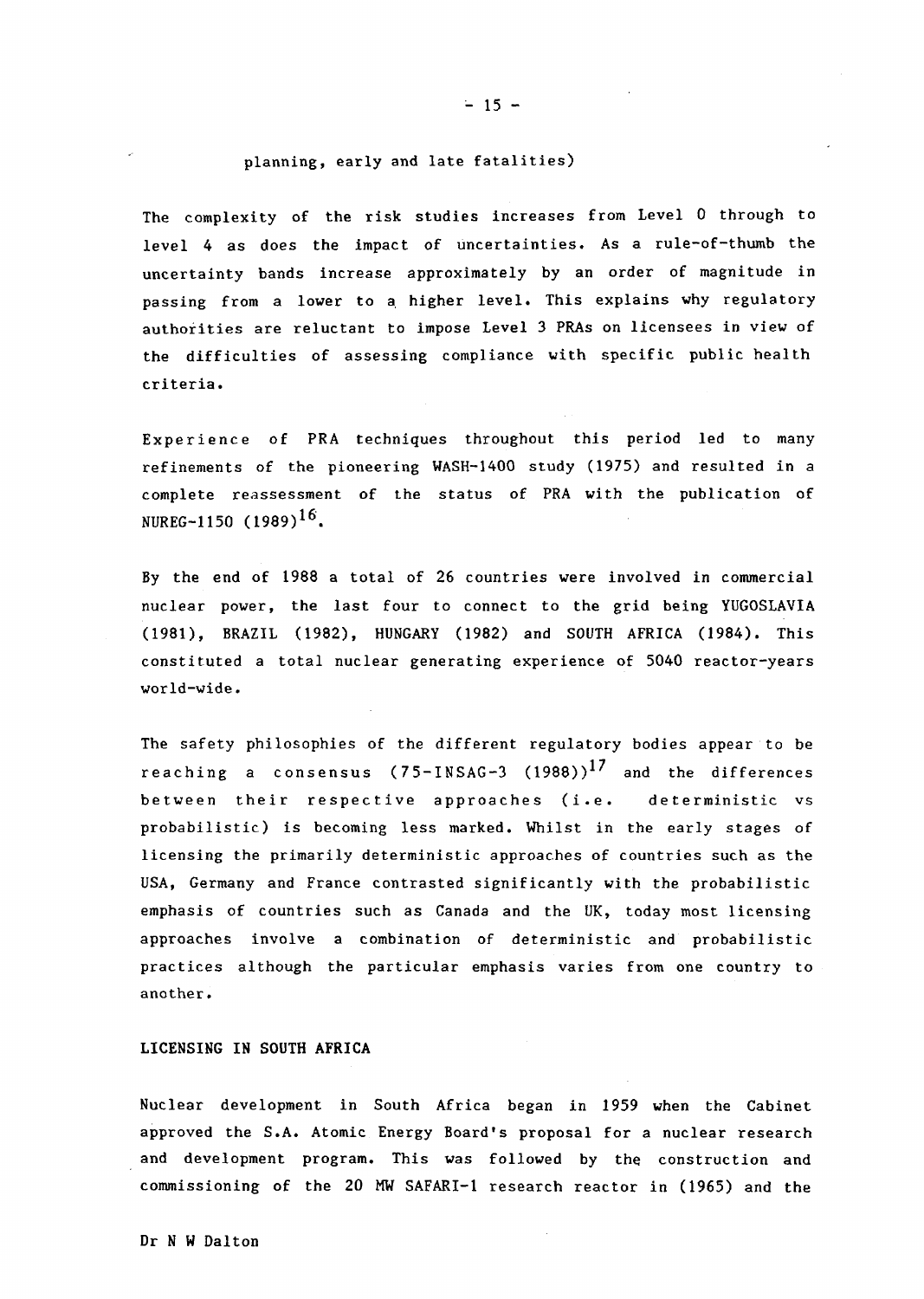decision to purchase a twin unit 1000 MW lightwater reactor from overseas in the early seventies. (NB. An order was subsequently 1976) placed with Framatome to purchase two PWRs based upon the Tricastin reference plant.) However, since South Africa did not have an indigenous source of relevant nuclear power experience and skills to draw upon it relied heavily on the use of overseas consultants in the early stages of nuclear power development.

During the late sixties much attention was given to determining the safety and licensing philosophy to be followed in South Africa. As has been mentioned earlier, probabilistic methods for licensing were in their infancy during the late sixties but it was felt at that time by the emerging licensing authority in South Africa that, notwithstanding the known problem areas, a risk philosophy was the most appropriate basis for licensing.

Quantitative risk criteria, based on considerations of average and individual societal and occupational risk were established (Tattersall  $(1972)$ ,  $^{18}$  Simpson et al  $(1974)$ ) $^{19}$  and incorporated in a South African licensing guide LBG/1  $(1974)^{20}$ . This effectively made the submission of a Level 2 PRA by the licensee a licensing requirement for nuclear power stations operating within South Africa. Where appropriate, derived radiological protection criteria for operational purposes were also laid down.

The basic safety principles adopted by the Council for Nuclear Safety are as follows:

- 1. The risk presented by a nuclear plant must not increase significantly the total risks to which the population is exposed.
- 2. The nuclear risk must compare favourably with those associated with other major industrial enterprises.
- 3. Allowance must be made for possible demands by society for greater standards of safety over the period (usually several decades) of the working life of the enterprise.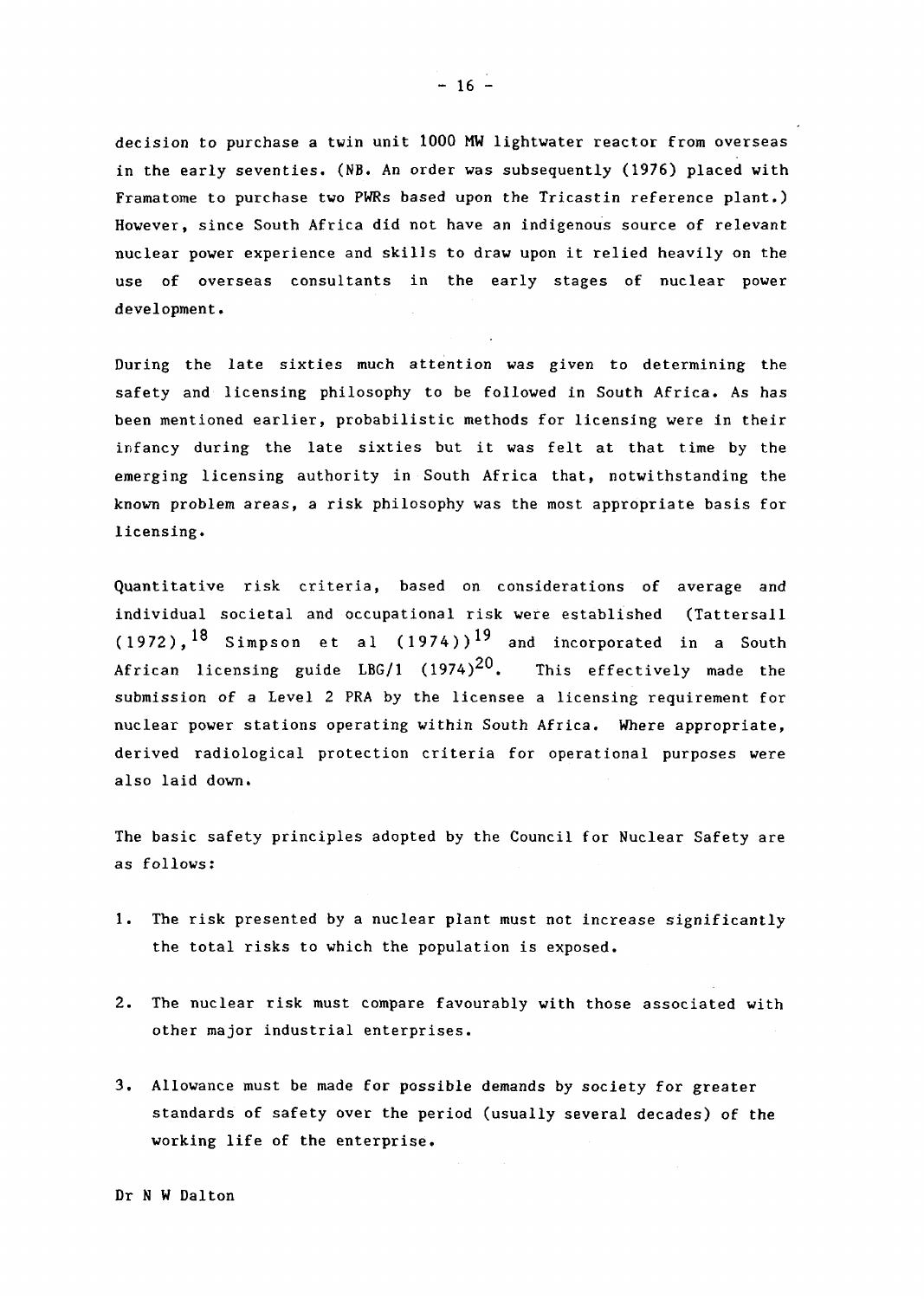A consideration of the available historical data pertaining to accidents led to the following public health and plant level criteria:

# Public health criteria - Societal risk

- The average annual mortality risk resulting from normal and accident operation shall not exceed 10-7 deaths/person/year

### - Individual risk

- The peak individual risk resulting from normal operation shall not exceed 5 x **10-6** deaths/person/year

Thus the peak to average risk ratio shall not exceed 50 in communities or regions within which there is regular social mobility and contact.

Operator (worker) health criteria -

### - Site personnel

- The average annual mortality risk resulting from normal and accident operations shall not exceed 2 x 10<sup>-+</sup> deaths/person/year

### - ndividual operator

- The peak individual risk resulting from normal operations shall not exceed 10 deaths/person/year

Thus the peak to average risk ratio shall not exceed  $5$  for radiation workers at a particular site and/or to such subdivisions of this workforce as may be deemed appropriate by the CNS.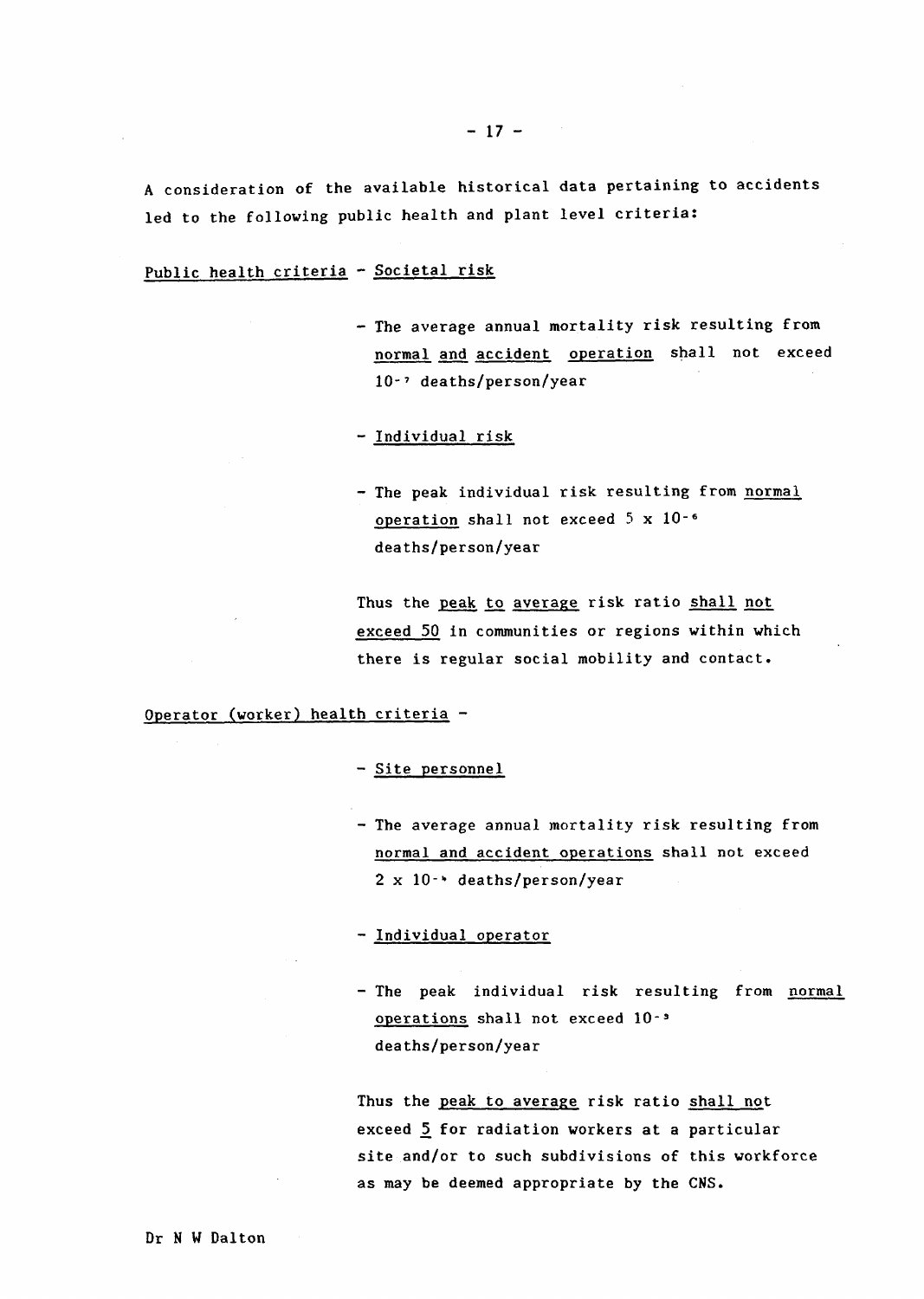# Plant level criteria - Radioactive releases

- A Farmer-type limit line of the form frequency = constant x (consequence)-2 on a frequency- consequence diagram shall be used to assess compliance (Level 2 PRA)

The form of the limit line (i.e. slope of  $-2$  on a log-log plot) was chosen to provide a bias against large accidents.

The determination of the limit line (plant level criterion) for a particular site involves assumptions concerning the relationship between releases and deaths (e.g. linear dose-effect relationship and the magnitude of the dose-casualty coefficient), population levels around the site and the method for allocating national risk to individual sites. With regard to the latter point the situation is more complex if the sites contain installations of different types (e.g. a power reactor, fuel reprocessing facility, waste disposal).

In common with many other countries, a staged approach to licensing is followed in South Africa e.g. application for a nuclear licence, submission of a Preliminary Safety Report, approval of submissions, start of construction, preparation of an Intermediate Safety Report, small stage approvals, application to store fuel on site, permission to approach criticality, and staged approvals for power raising. The level and detail of documentation to be submitted at each stage is comparable to that required by licensing authorities in other countries such as the USA, France and Germany.

### FUTURE DEVELOPMENTS IN SOUTH **AFRICA**

Nuclear safety is never static but changes with the knowledge and experience gained with nuclear power operations. It is therefore incumbent upon a licensing authority to ensure that the safety of nuclear facilities within its own country reflects the best safety practices in the light of world-wide experience consistent with its own safety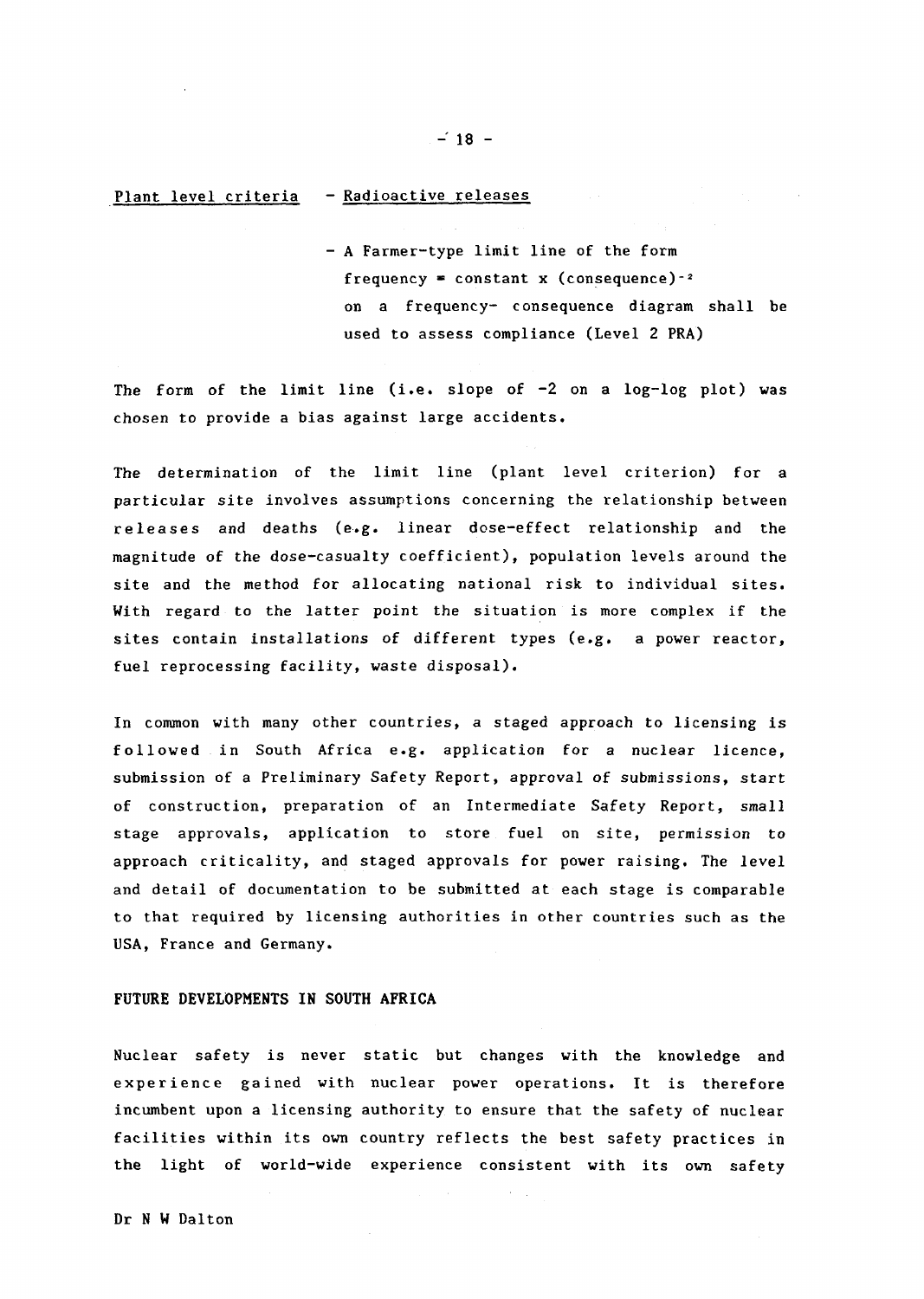philosophy. In view of this the Council for Nuclear Safety recognizes the need for on-going review of nuclear safety-related topics, fundamental safety philosophy and the formulation of any requirements that may originate from these.

#### Probabilistic Risk Assessment

Stemming from the Council's fundamental risk approach to safety, and in view of the above, it is necessary to develop and improve the application of probabilistic techniques to regulatory decision-making. To this end a licensing requirement has been issued for the Koeberg nuclear power plant to periodically update the risk assessment to reflect actual plant operating experience (i.e. maintain a 'living PRA'). This is to ensure that regulatory decisions are based upon the most up-to-date state of the plant rather than the plant as commissioned. A licensing guide of how this should best be accomplished (e.g. frequency of update, application of Bayesian techniques, incorporation of common cause effects) is currently being prepared.

The current Level 2 PRA refers specifically to the consequences of radioactive iodine (or Iodine equivalents) whereas it is known from actual accidents that other radioisotopes, such as caesium, ruthenium and strontium etc, are also important in terms of health effects. The implications of specifically incorporating non-iodine radioisotopes within the Level 2 framework is under review as is the requirement for a full level 3 PRA.

Recent findings of the U.S. National Research Council's BEIR V Committee has increased estimates of the cancer risk from radiation exposure. The implications of these findings are currently under review.

### Safety culture and Licensee performance

The TMI-2 and Chernobyl accidents highlighted once again the importance of the human element as a major cause of nuclear accidents. Whereas much attention has focussed on the reactor operators, it is recognised that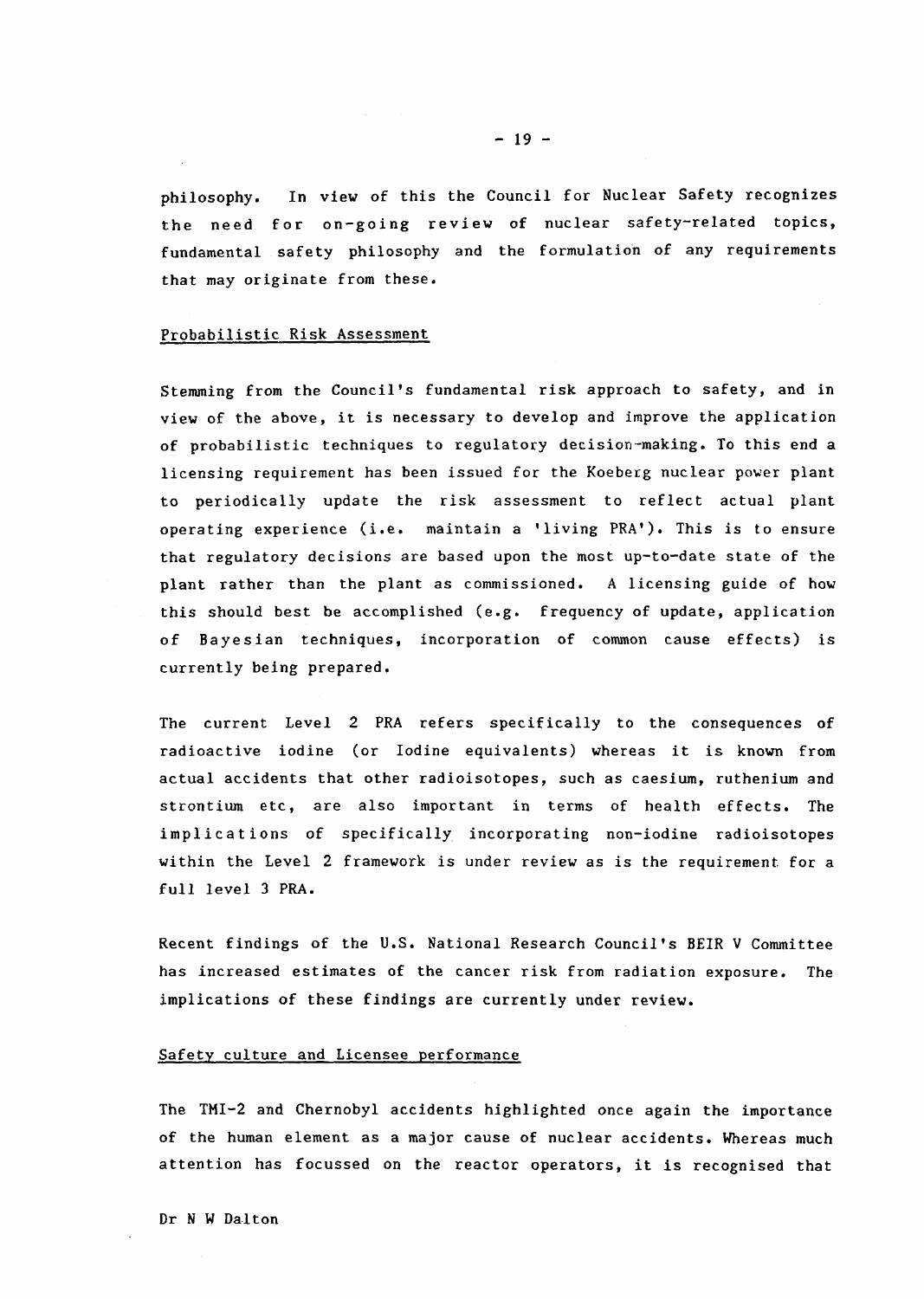other members of a licensee organisation, such as maintenance personnel and management can also have a significant effect on either preventing or indirectly causing a nuclear accident. Thus the 'safety culture' of an Organisation has been identified as a major factor in considerations of nuclear safety (e.g. 75-INSAG-3 1988) ). Progress in quantifying 'safety culture' or licensee performance as a global indicator of safety level in an organisation is limited at present. However, the Council is exploring possible ways in which this might be improved.

### Licensing of Personnel

Although the licensing of operators has received much attention since the inception of the nuclear power industry, little attention has been given in the past to the licensing of other classes of radiation workers, such as maintenance personnel (e.g. Non-destructive Examination specialists, welders) whose impact on safety can be comparable to that of nuclear operators. The Council is therefore considering whether the current vetting applied by the licensee in this regard is adequate from a nuclear safety point-of-view, or whether additional requirements should be applied. These deliberations also extend to questions of the suitability of particular staff for nuclear safety-related work in cases of a known history of alcoholism or drug abuse.

### Safety of the Nuclear Fuel Cycle

In view of the fact that South Africa is involved in several components of the nuclear fuel cycle i.e. uranium mining and milling, uranium ref ining and conversion to hexafluoride, uranium enrichment, fuel manufacture, fuel storage and radioactive waste management, the Council has been considering for some time the manner in which such processes or facilities should best be licensed within its safety philosophy e.g. setting appropriate derived safety criteria relevant to the type of installation. Clearly the public safety implications of nuclear accidents at such installations will be different from those associated with an operating nuclear power reactor. Possibly of greater relevance in these cases are the health risks associated with occupational workers rather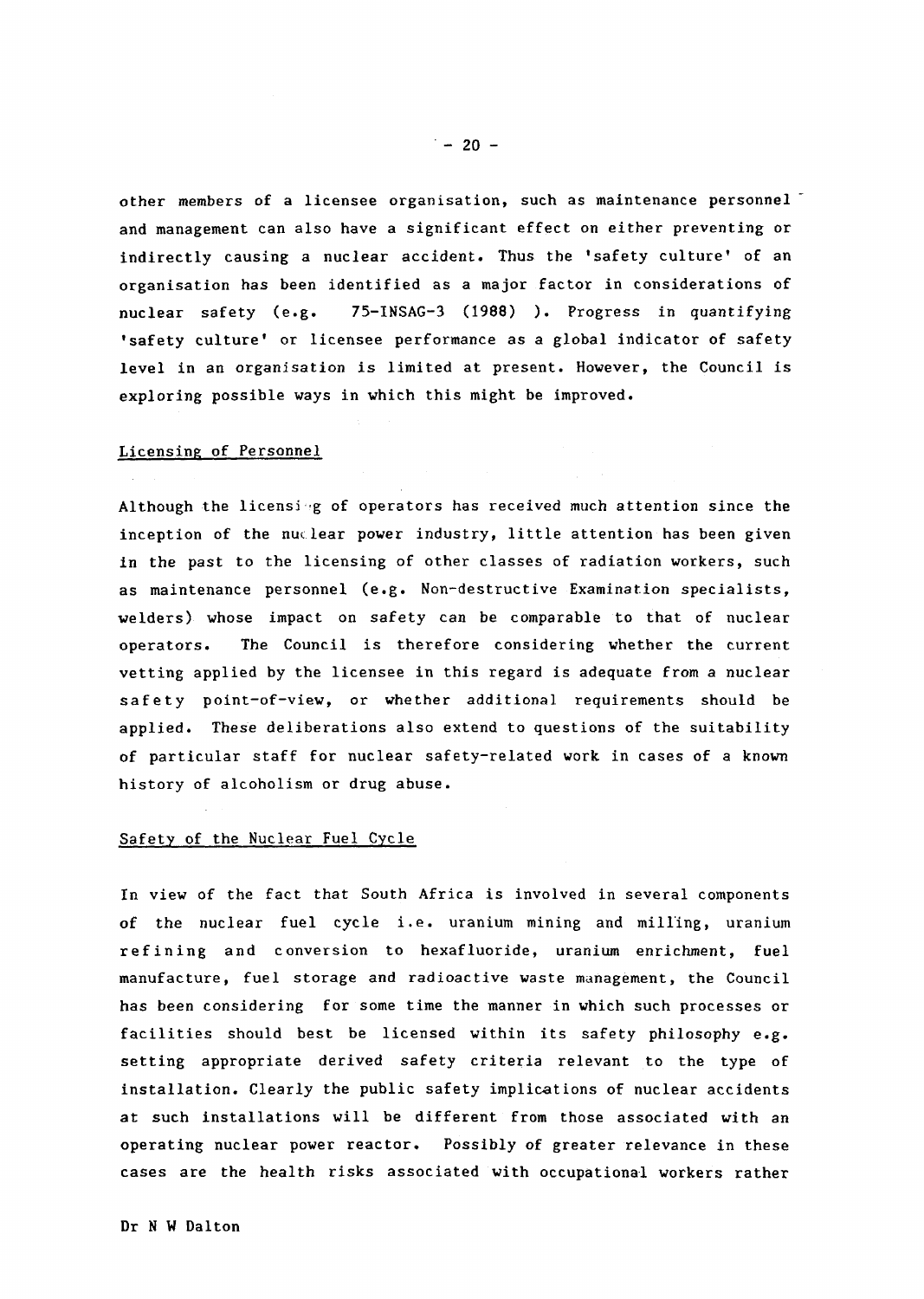$-21 -$ 

than with the public at large.

## Software Reliability

In view of the trend towards the greater use of computers in the man-machine interface, either as information processing systems or in process control applications, greater attention is currently being given by the Council towards available methods for ensuring and quantifying software reliability. This is also a major on-going area of concern in the computer industry e.g. operating systems reliability, as well as the defence industry e.g. mission critical systems. Such considerations from the nuclear regulatory viewpoint involve assessing the adequacy of the software quality assurance, software validation and fault-free programming methodologies adopted by the licensee.

### Individual Plant Examinations

The USA has introduced a program (Individual Plant Examination (IPE)) whereby comprehensive periodic reviews of the status of a power plant must be carried out (e.g. every ten years). Such reviews will provide valuable input to plant life extension programs (PLEX) as well as identify areas of plant deterioration. Other countries are considering implementing similar programs for their own power plants and related nuclear. facilities. In line with this trend the Council is reviewing the necessity for IPEs bearing in mind that the requirement of a 'living PRA' implies a continual feedback of plant-related data.

#### Containment Integrity

The importance of containment integrity as the last barrier against release of radioactive products to the environment and public has been well demonstrated with the TMI-2 and Chernobyl accidents. This aspect of nuclear safety is being considered actively in order to determine whether there is a need for improvements.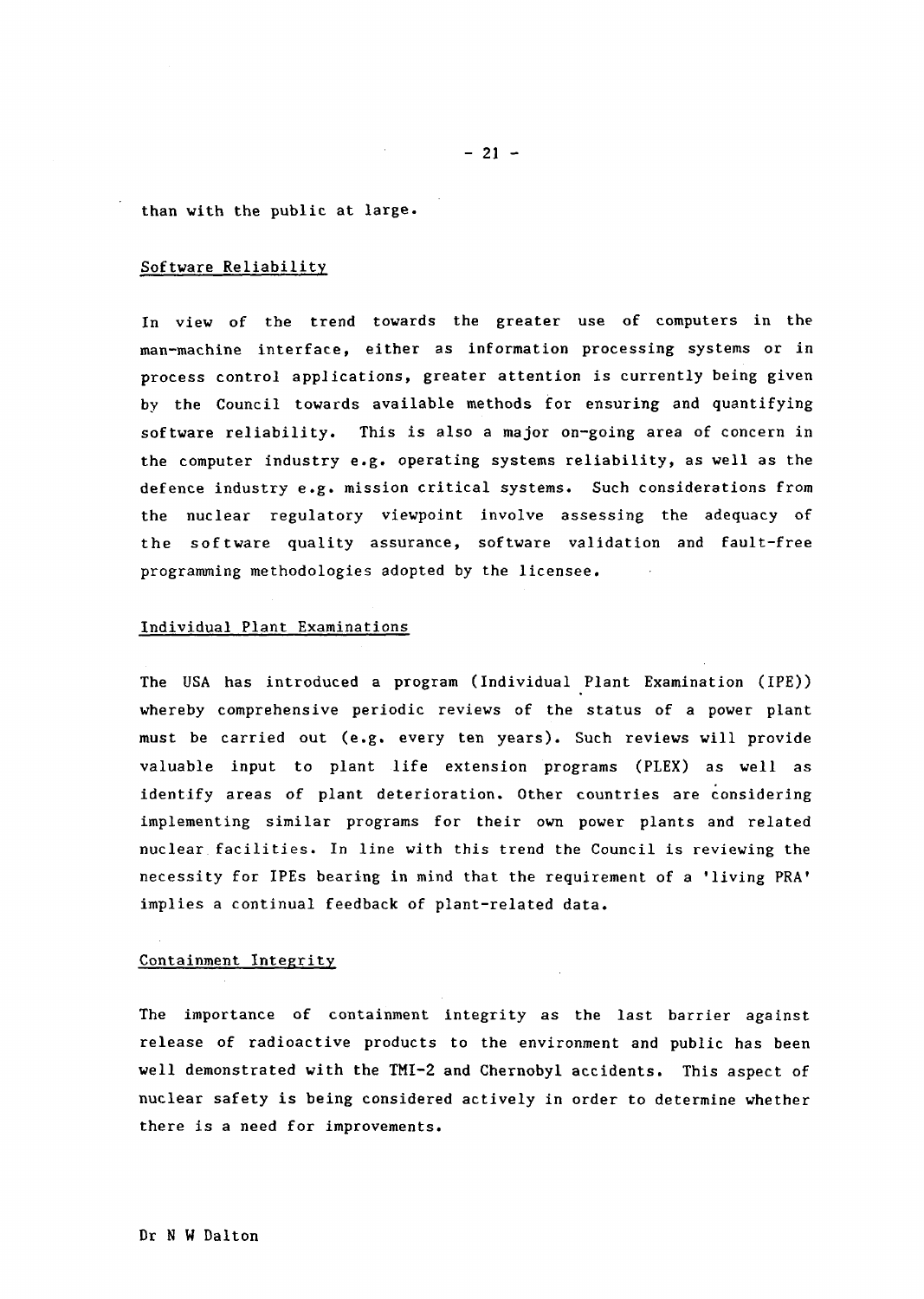### SUMMARY'

The primary aim of this paper is to provide a particular perspective of nuclear safety and licensing during the past thirty years or so. No attempt has been made at completeness. Some of the key licensing issues during four phases of nuclear power development (i.e. The Formative Phase (1946-1959), the Expansive Phase 1960-1969), the Mature Phase (1970-1979) and the Apprehensive Phase (1979-1989) ) have been highlighted to indicate the shifts in licensing emphasis. Against this background the development of licensing in South Africa has been discussed and possible future trends indicated.

### ACKNOWLEDGEMENTS

I would like to express my thanks to my colleagues Mr B C Winkler and Mr J Cooper for their helpful comments and suggestions regarding the material presented in this paper.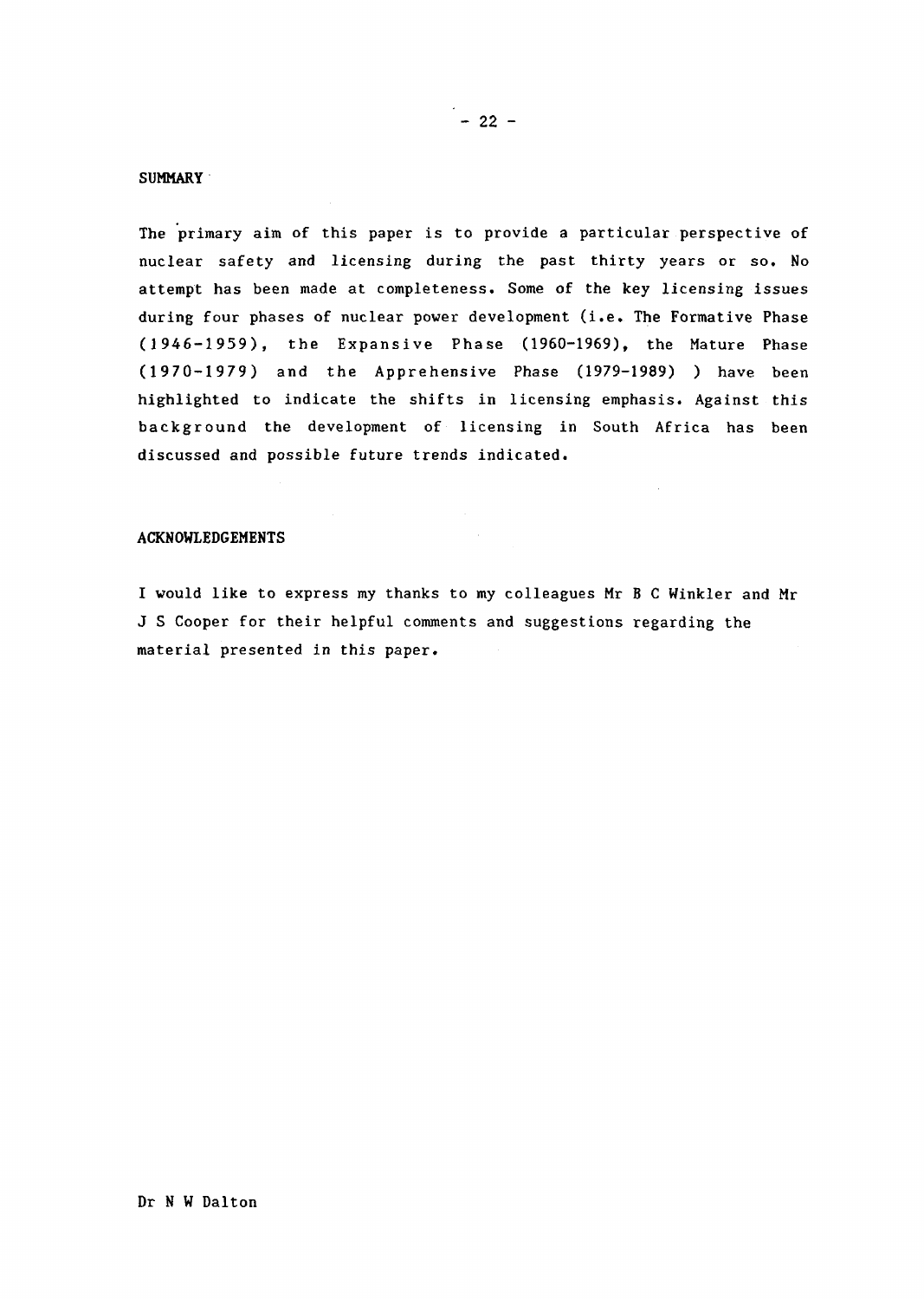.REFERENCES

- 1. U S Nuclear Regulatory Commission 'Siting Criteria', 1950, WASH-3
- 2. U S Nuclear Regulatory Commission 'Theoretical Possibilities and Consequences of Major Accidents in Large Nuclear Power Plants' 1957, WASH-740
- 3. 'Accident at Windscale No I Pile on October 10 19571, Nucleonics 15, 12, 1957, p 43
- 4. Thompson, T J, and Beckerley, J G, 'The Technology of Nuclear Reactor Safety', The MIT Press, 1964
- 5. Farmer, F R, Proceedings : IAEA Symposium Containment and Siting of Nuclear Power Plants, Nuclear Safety 8, 1967, p539
- 6. U S Nuclear Regulatory Commission 'Reactor Safety Study' WASH-1400, 1975, (The Rasmussen Report)
- 7. Bundesministerium für Forchung ünd Technologie 'German Risk Study for Nuclear Power Plants', TUV Rheinland, Cologne, 1979
- 8. U S Nuclear Regulatory Commission 'Three Mile Island A report to the Commissioners and to the Public', 1980, NUREG/CR-1250, (The Rogovin Report)
- 9. British Nuclear Energy Society 'Chernobyl : A Technical Appraisal', Proceedings of BNES Symposium, London, 30 October 1986, 1987
- 10. U S Nuclear Regulatory Commission NRC Action Plan Developed as a Result of the TMI-2 Accident', 1980, NUREG-0660
- 11. IAEA, Summary Report on the Post Accident Review Meeting on the Chernobyl Accident', Vienna, Safety Series, 1986, No 75-INSAG-1,